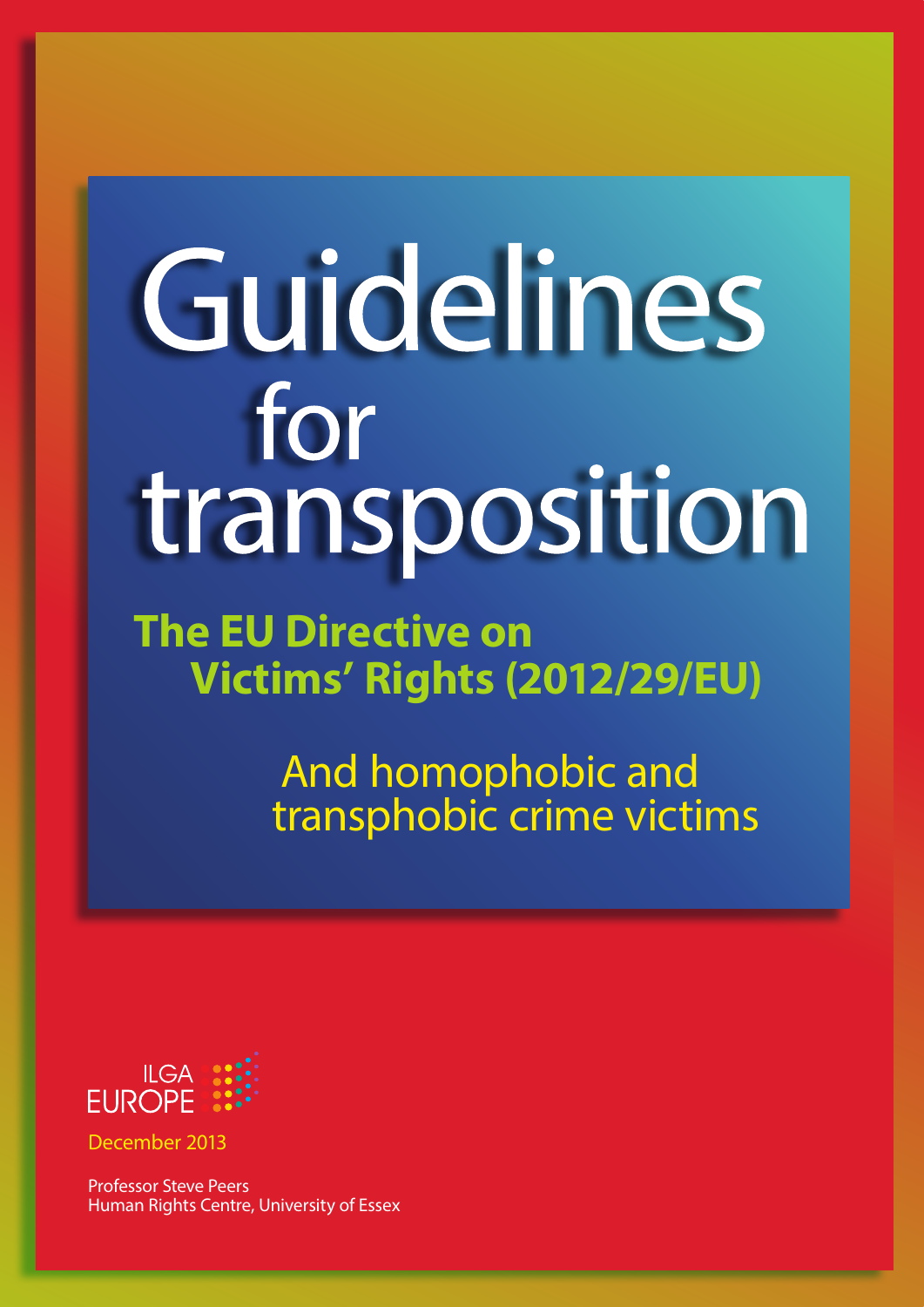## Table of Contents

| 1. Introduction and background                                   | 3  |
|------------------------------------------------------------------|----|
| 2. Principles for Interpretation of the Directive                | 5  |
| 3. Summary of the key definitions used in the Directive          | 10 |
| 4. Incident reporting, support services and awareness-raising    | 12 |
| 5. Specific protection needs and protection measures for victims | 16 |
| <b>6. Training measures</b>                                      | 18 |
| <b>7. Translation tables</b>                                     | 19 |
| 8. Conclusions                                                   | 21 |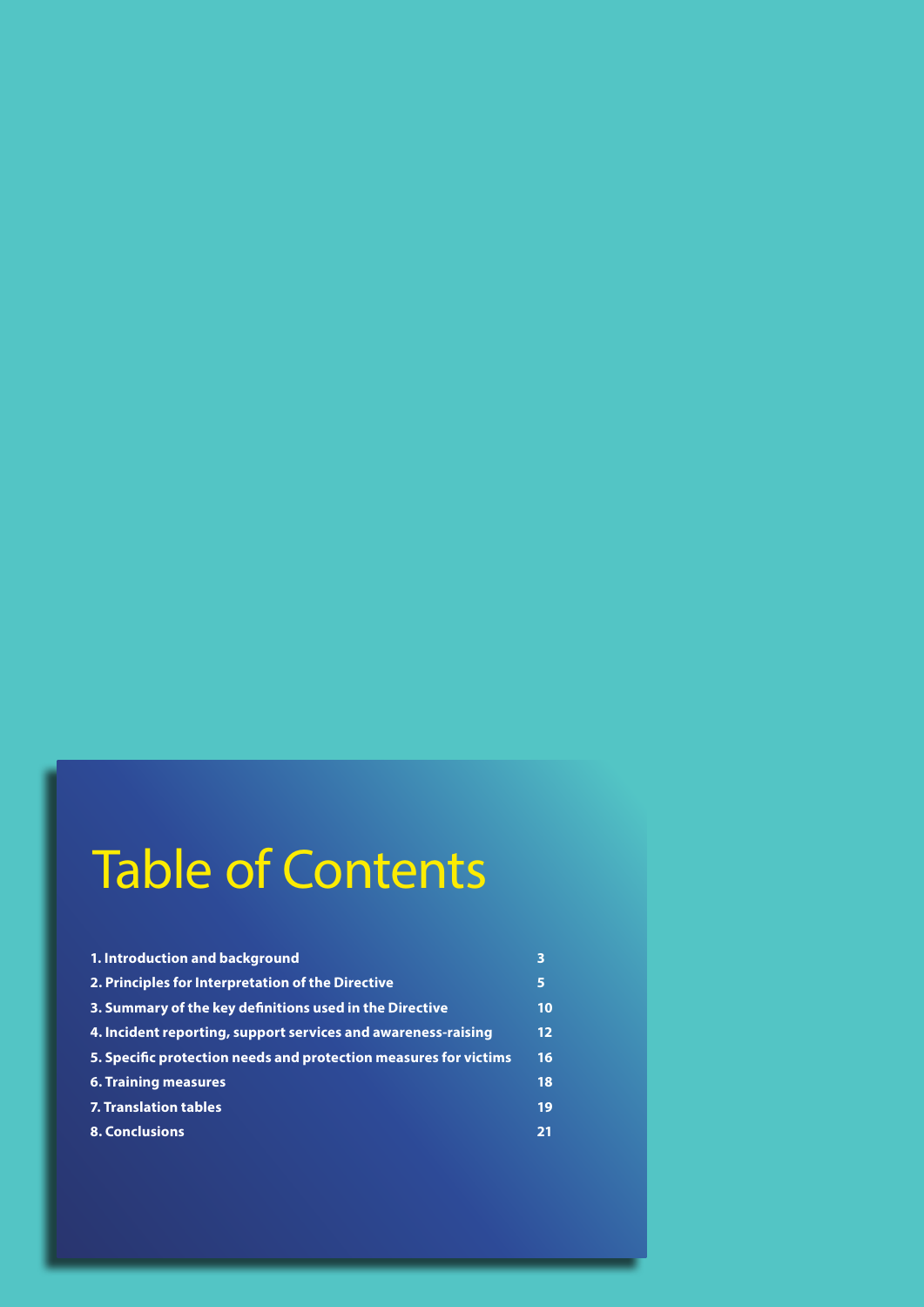### Introduction and background 1

In 2012, the EU adopted a Directive on the position of crime victims in criminal proceedings (Directive 2012/29, OJ 2012 L 315/57; the '2012 Directive'), replacing a 'Framework Decision' on the same subject, which had been adopted back in 2001 (OJ 2001 L 82/1). The Directive will apply to every EU Member State except Denmark (which remains bound by the Framework Decision); Member States are obliged to apply it by 16 November 2015 (see Article 27(1) of the Directive). All references in these guidelines concern this Directive, unless otherwise indicated.

The previous Framework Decision was subject to a number of constraints. First of all, it had to be agreed unanimously by the Council (ie, Member States' justice ministers) and so was not very ambitious. Similarly, the European Parliament was only consulted on its adoption. However, the 2012 Directive was adopted in accordance with the EU's 'ordinary legislative procedure', which means that the Council voted by a qualified majority and the European Parliament had joint decisionmaking powers with the Council. As a result, the Directive is more detailed and ambitious than the Framework Decision. Secondly, the powers of the Commission and of the Court of Justice were limited as regards the Framework Decision. It was not possible for the Commission to bring 'infringement procedures' against Member States which had not applied the measure at all on time, or which had applied it incorrectly. Also, Member States had an option as to whether to allow national courts to send questions to the EU's Court of Justice as regards this measure (and other 'third pillar' measures adopted before the entry into force of the Treaty of Lisbon on 1 December 2009). About two-thirds of Member States took up this option, and so a number of questions concerning the Framework Decision were sent to, and decided by, the Court of Justice (for the text, see **www.curia.europa.eu**):

- Case C-105/03 *Pupino* [2005] ECR I-5285
- Case C-467/05 *Dell'Orto* [2007] ECR I-5557
- Case C-404/07 *Katz* [2008] ECR I-7607
- Case C-205/09 *Eredics* [2010] ECR I-10231
- Joined Cases C-483/09 *Gueye* and C-1/10 *Salmeron Sanchez* [2011] ECR I-8263
- Case C-507/10 *X*, judgment of 21 Dec. 2011
- Case C-79/11 *Giovanardi*, judgment of 12 July 2012

These restrictions on the Court's jurisdiction will cease to apply, as from 1 December 2014, and they will never apply to the 2012 Directive.

Finally, the legal effect of the Framework Decision is limited, in that (unlike EU Directives), it does not have 'direct effect', meaning that it cannot be relied upon directly to assert rights in national courts. However, according to the *Pupino*  judgment, it does have 'indirect effect', meaning that national courts must interpret their national legislation consistently with the Framework Decision as far as possible. Furthermore, by analogy with a judgment concerning the Framework Decision establishing the European Arrest Warrant (Case C-399/11 *Melloni*, judgment of 26 Feb. 2013), the Framework Decision has primacy over conflicting national law. By contrast, the 2012 Directive has 'direct effect' (*as well* as indirect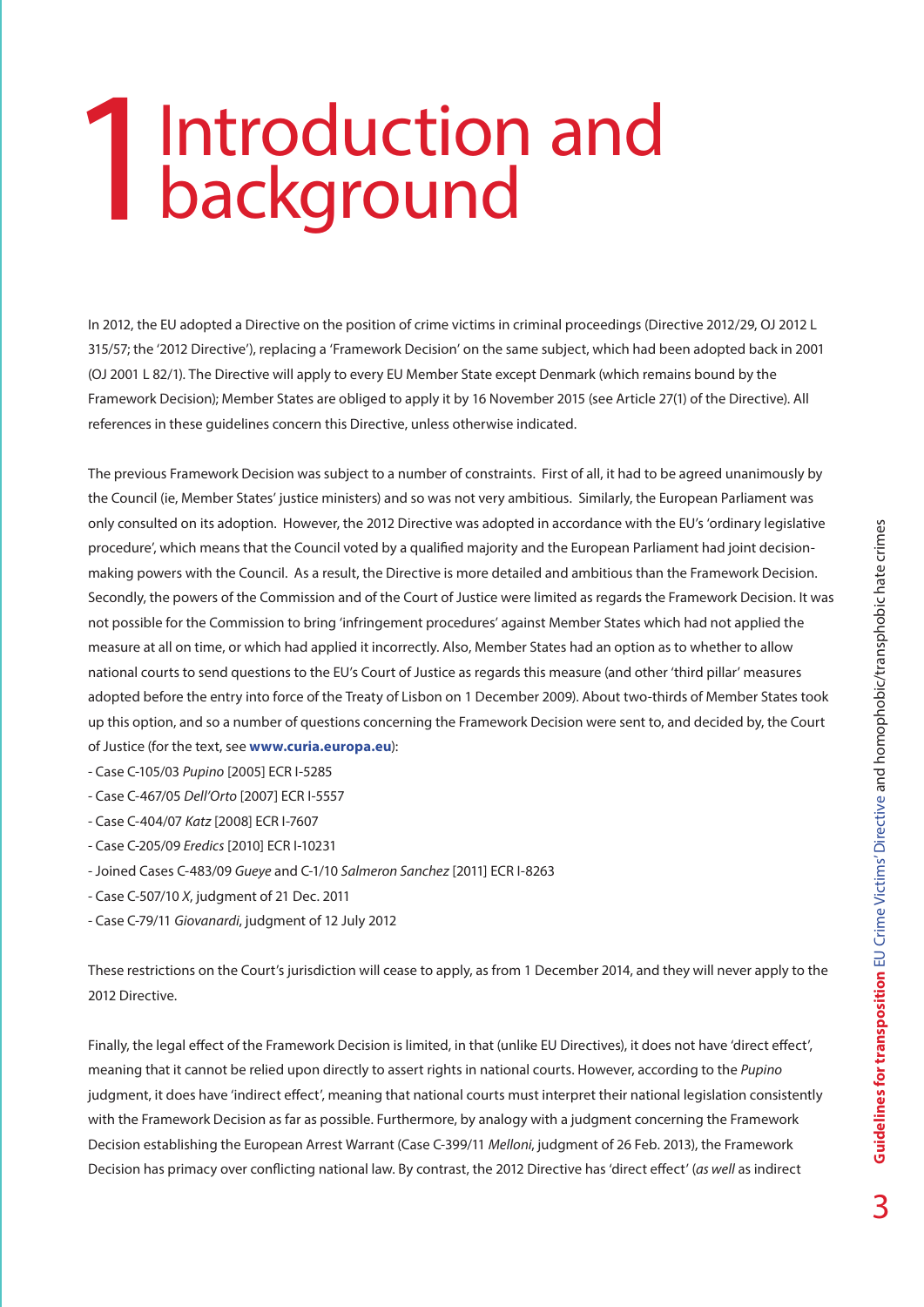effect and primacy over conflicting national law), so that victims of crime can invoke its provisions in national courts. This is consistent with the frequent references to the 'rights' of victims in the Directive.

It follows that not only is the substance of the Directive more ambitious and far-reaching than that of the Framework Decision, but also that there are more mechanisms to ensure the effective and timely enforcement of the former as compared to the latter: Commission infringement proceedings, more possibilities for references to the Court of Justice from national courts, and the 'direct effect' of the Directive's obligations in the national courts. Non-governmental organisations with an interest in ensuring the effective implementation of the Directive can therefore make complaints to the Commission, and there is also greater facility for them to bring proceedings in national courts or to give advice and support to test cases to the same end.

Ahead of the publication of the Commission's proposition for a Directive (May 2011) and until the end of the negotiation process (October 2012), ILGA-Europe and its national LGBTI organisations have advocated for the inclusion of several important provisions in EU legislation. These advocacy objectives included the clarification of the concept of 'vulnerable victims' (now 'victims with specific protection needs') to include victims of bias crimes, in conformity with different international commitments made by EU Member States. Our objectives also included the development of higher EU policy standards in relation to data collection, support to victims and training of law enforcement officers, prosecutors and judges, with a special attention for the contribution of civil society organisations. The Commission's proposal included some of these points, which were later reinforced by the European Parliament's negotiation position. The following sections provide explanations on the different areas where the Directive brings useful legal change.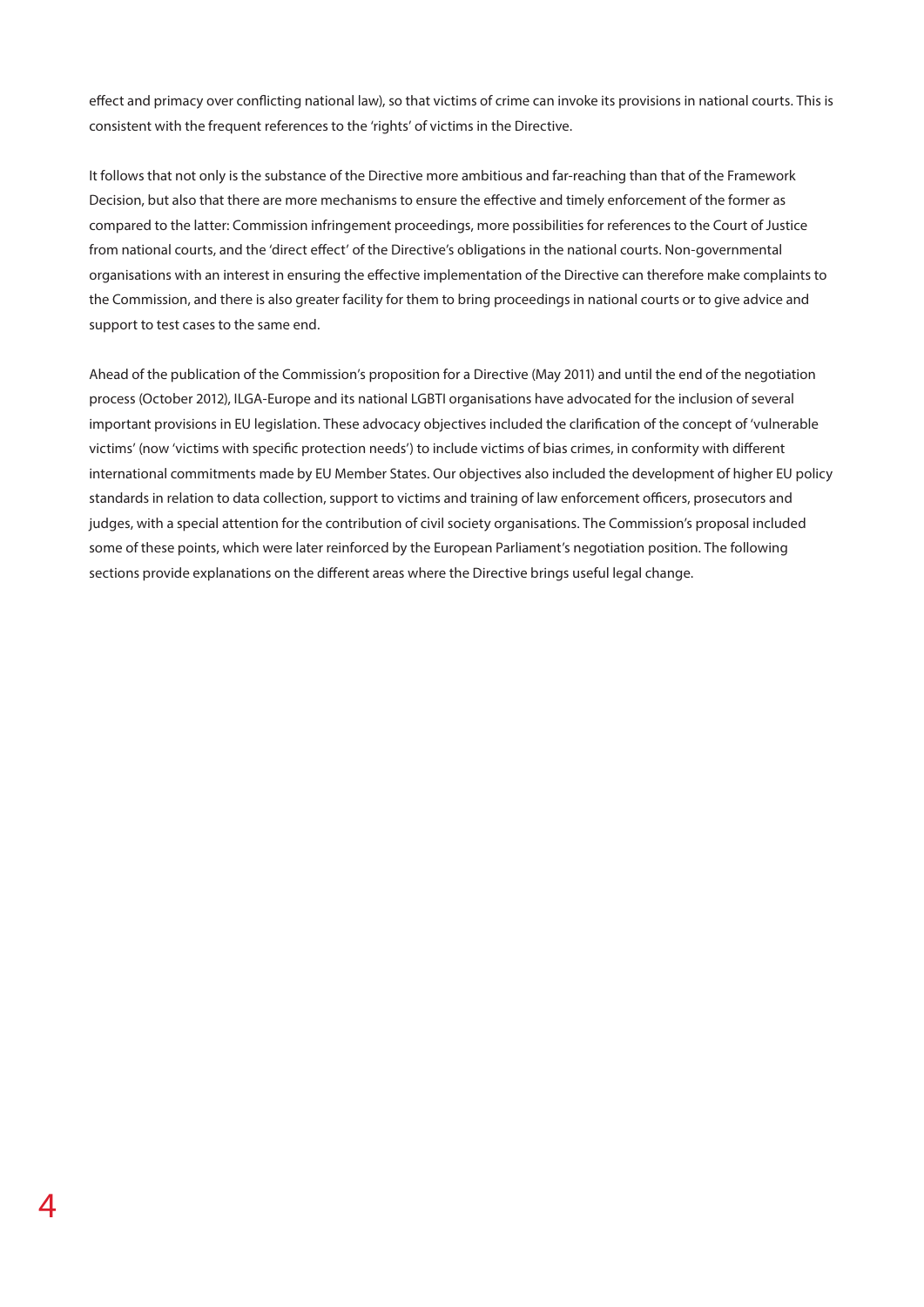## **2** Principles for<br>Directive Interpretation of the **Directive**

#### 2.1 Preamble to the Directive

The preamble to EU legislation often sets out both general principles and detailed definitions which are very useful for the interpretation of the measure concerned, and which are very frequently taken into account by the EU's Court of Justice. In the case of the 2012 Directive, the preamble is particularly lengthy, consisting of no fewer than 72 recitals.

The most important recitals in the preamble are:

**(a)** Recital 4, which states that the EU intended to 'strengthen the rights of, support for, and protection of' crime victims, and that the Directive 'aims…to take significant steps forward in the level of protection of victims throughout the Union'; **(b)** Recital 9, which states that victims of crime must be treated 'without discrimination of any kind based on any ground such as…gender, gender expression, gender identity, sexual orientation…' and that authorities must take account of the 'personal situation and immediate needs' of victims, 'fully respecting their physical, social and moral integrity'; **(c)** Recital 11 confirms (as set out in the Treaty) that the Directive sets out only minimum standards, which Member States can exceed;

**(d)** Recital 12 observes that the Directive is without prejudice to the rights of offenders;

**(e)** Recital 17 defines 'gender-based violence' (see section 3 below);

**(f)** Recital 25 specifies that delayed reporting of a crime due to 'fear of retaliation, humiliation or stigmatisation' should not lead to a refusal to acknowledge the complaint;

**(g)** Recital 38 States that (inter alia) victims of gender-based violence should be provided with 'specialist support and legal protection', including providing shelter and safe accommodation, medical examinations and other forms of support and care; **(h)** Recital 56 States that individual assessments of support needs should take into account the 'personal characteristics of the victim', inter alia his or her 'gender and gender identity or expression, [...] sexual orientation', as well as the characteristics of the crime, inter alia 'whether it is a hate crime, a bias crime or a crime committed with a discriminatory motive';

**(i)** Recital 57 notes that victims of gender-based violence (inter alia) 'tend to experience a high rate of secondary and repeat victimisation, of intimidation and of retaliation', and so 'there should be a strong presumption that these victims will benefit from special protection measures'; and

**(j)** Recital 61 States that there should be 'specific training' for professionals on how to identify special protection needs.

It can be seen from this summary that the Directive: aims to increase the rights enjoyed by crime victims, not to limit them; respects both aspects of the principle of non-discrimination (banning unequal treatment on grounds including 'gender expression, gender identity [and] sexual orientation', but also requiring people to be treated *differently* if their circumstances require it; requires special treatment for persons subjected to 'gender-based violence'; and specifies that account must be taken both of the nature of the crime and the characteristics of the victim, when it comes to bias crime.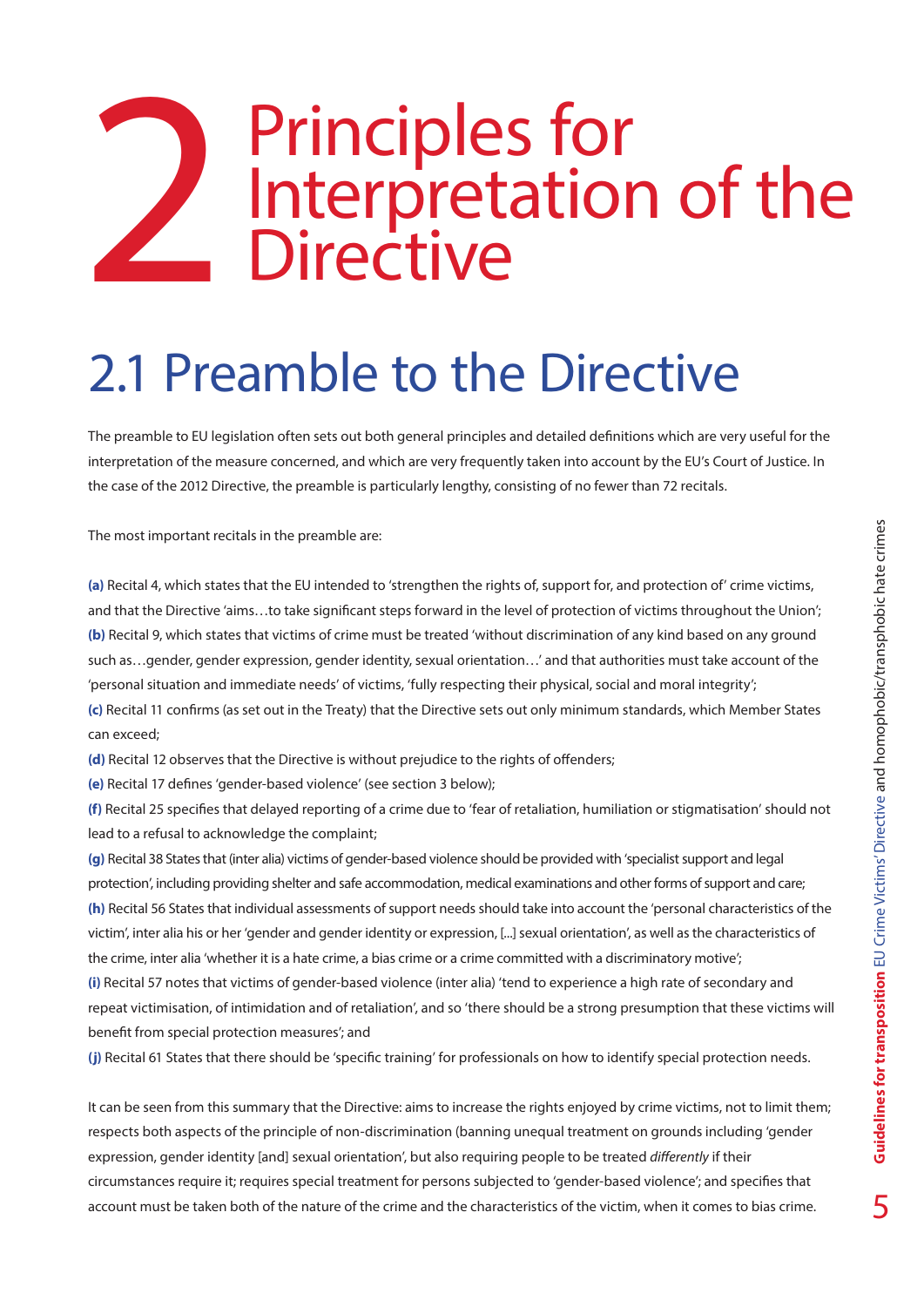#### 2.2 Member States' human rights obligations

While there are no international human rights treaties solely concerning the rights of crime victims, such treaties nevertheless entail obligations relevant to victim protection. Most recently, the 2011 Council of Europe Convention on preventing and combating violence against women and domestic violence (CETS 210, known as the Istanbul Convention), which is likely to enter into force in the near future (having obtained eight of the ten minimum ratifications necessary to enter into force at the time of writing) includes a Chapter (Chapter IV, Articles 18-28) on 'protection and support' of victims of domestic violence. The non-discrimination clause in this Convention (Article 4) also refers expressly to 'sexual orientation' and 'gender identity' as prohibited grounds of discrimination.

Similar provisions on victim protection also appear in the Council of Europe Convention on Action against Trafficking in Human Beings (CETS 197), which has been widely ratified. The case law of the European Court of Human Rights regarding the European Convention of Human Rights has also developed a number of key rules (see the 2009 Council of Europe report on 'Non-criminal remedies for crime victims', online at: **<http://www.coe.int/t/dghl/standardsetting/victims/ victims%20final\_en%20with%20cover.pdf>**. On this point, it is clear that the 2012 Directive is based on concern for the human rights of victims, as set out in the Commission's communication on the rights of victims which accompanied the proposal for the Directive (COM (2012) 274, 18 May 2012, pages 3-4).

There are also non-binding political commitments in this area. As regards crime victims in general, on 14 June 2006 the Council of Europe's Committee of Ministers adopted Recommendation Rec(2006)8 to member states on assistance to crime victims. This Recommendation includes a proviso that States should 'respect the security, dignity, private and family life of victims and recognise the negative effects of crime on victims' (point 2.1), and ensure that the measures set forth in this recommendation are made available to victims without discrimination' (point 2.2). States should also protect the private and family life of victims (point 10.8), a concept which includes same-sex relationships (see the case law discussed in section 3 below), and encourage the media to self-regulate to the same end (point 10.9). There should be specialised training for those working with victims of 'special categories of crime', which include 'crimes motivated by racial, religious or other prejudice' (point 12.3).

More generally, this Recommendation includes provisions on: assistance to victims; the role of the public services; victim support services; information to victims; the right of access to remedies; State compensation; insurance; protection (as regards physical and psychological integrity, repeat victimisation and privacy); selection and training of personnel; mediation; public awareness; international cooperation; and research. A significant proportion of the issue addressed in this Recommendation were also subsequently addressed by the 2012 Directive.

More specifically, there are provisions in hate crimes in the Council of Europe Committee of Ministers Recommendation Rec(2010)5 to Member States on measures to combat discrimination on grounds of sexual orientation or gender identity. First of all, 'Member States should ensure effective, prompt and impartial investigations into alleged cases of crimes and other incidents, where the sexual orientation or gender identity of the victim is reasonably suspected to have constituted a motive for the perpetrator', including particularly cases where the crime was allegedly committed by a law enforcement official or another person acting in an official capacity. Those responsible for such acts should be 'brought to justice' and punished for them (point 1.A(1)).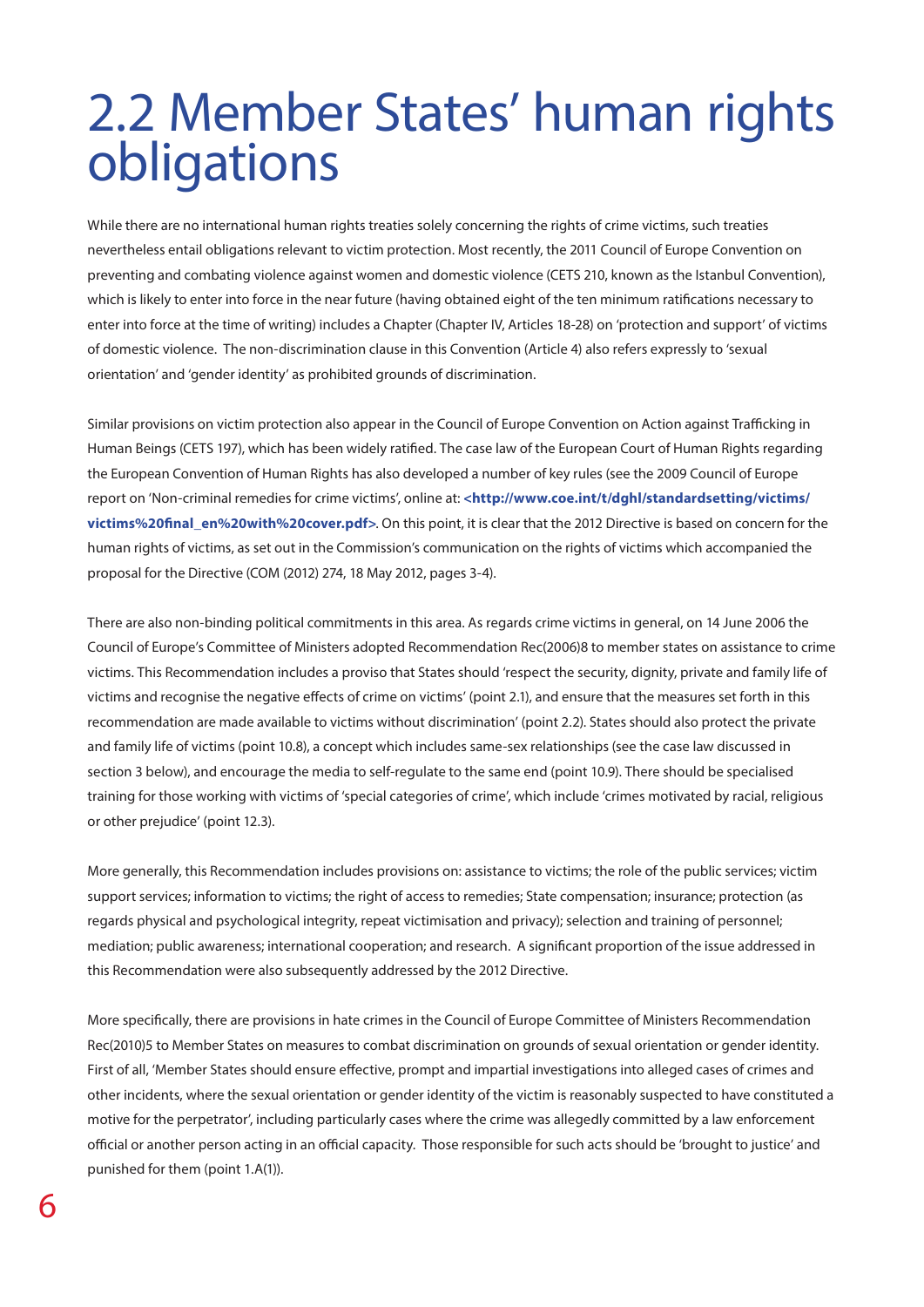Next, States 'should ensure that when determining sanctions, a bias motive related to sexual orientation or gender identity may be taken into account as an aggravating circumstance' (point 1.A(2)). States should also act to encourage victims and witnesses to report such crimes, and should take steps to ensure that law enforcement officials and the judiciary 'have the necessary knowledge and skills to identify such crimes and incidents and provide adequate assistance and support to victims' (point 1.A(3)).

States must also protect against hate crime against prisoners on grounds of their sexual orientation or gender identity. In particular, they should ensure 'the safety and dignity' of all prisoners, 'including lesbian, gay, bisexual and transgender persons', and 'take protective measures against physical assault, rape and other forms of sexual abuse, whether committed by other inmates or staff'. They should also take measures 'to adequately protect and respect the gender identity of transgender persons' (point 1.A (4)).

Finally on this point, States should take steps to gather and analyse data 'on the prevalence and nature of discrimination and intolerance on grounds of sexual orientation or gender identity, and in particular on "hate crimes" and hate-motivated incidents related to sexual orientation or gender identity' (point 1.A(5)).

There are similar provisions in the OSCE Ministerial Council Decision 9/09 of December 2009, which concerns bias crimes in general, without mentioning specific grounds for bias.

#### 2.3 Comparison with the 2001 Framework Decision

Comparing the 2012 Directive with the prior Framework Decision sheds light on the intention of the EU legislators. The main differences between the two measures are as follows:

**(a)** the Directive contains a new provision on its objectives (Article 1);

**(b)** there is a wider definition of 'victim', including now also family members in the event of a victim's death (Article 2(1)(a)); 'family members' are therefore now also defined (Article 2(1)(b));;

**(c)** there are wholly new rules on the victim's 'right to understand and to be understood' (Article 3);

**(d)** the rules on the victim's right to receive information have been greatly expanded (Articles 4 to 6; compare to Article 4, Framework Decision);

**(e)** victims have a 'right to interpretation and translation' (Article 7), which is much stronger than the rules on 'communication safeguards' in the Framework Decision (Article 5, Framework Decision);

**(f)** victims have the 'right to access victim support services' (Articles 8 and 9), which is much stronger than the rules on 'specialist services and victim support organisations' in the Framework Decision (Article 13, Framework Decision);

**(g)** there are wholly new rules in the event of a decision not to prosecute (Article 11);

**(h)** the rules on 'penal mediation' (Article 10, Framework Decision) have been fundamentally altered by new rules on safeguards in restorative justice services (Article 12);

**(i)** the rules on protection of victims during criminal investigations (interviews, legal assistance, medical examinations) have been expanded (Article 20; compare to Article 3, second paragraph, Framework Decision);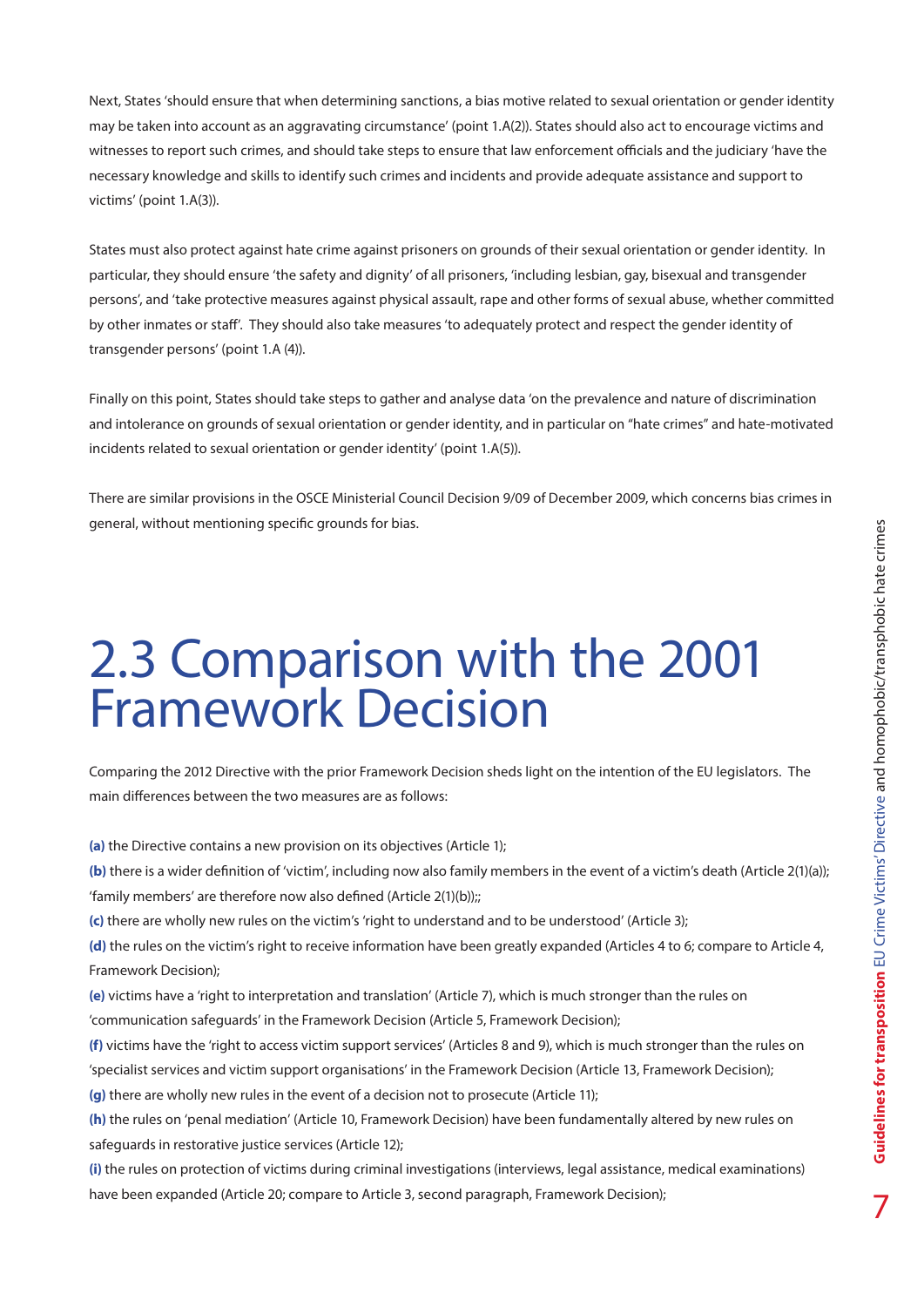**(j)** the right to privacy of victims has been elaborated further (Article 21; compare to Article 8(2), Framework Decision); **(k)** the provisions on victims with 'specific protection needs' have been hugely expanded (Articles 22 to 24; compare to Article 2(2), Framework Decision);

**(l)** there are expanded provisions on the training of practitioners (Article 25; compare to Article 14, Framework Decision); **(m)** the rules on cooperation between Member States' authorities have been expanded (Article 26(1); compare to Article 12, Framework Decision); and

**(n)** there are new provisions requiring Member States to make victims more aware of their rights (Article 26(2).

While point (k) above is the most directly significant change as far as bias crimes are concerned, and will be discussed in particular detail further below, the other amendments may improve the position of victims of bias crimes more indirectly. For instance, a victim of a bias crime who is visiting another Member State might benefit from the stronger 'right to interpretation and translation', and any victim of bias crime might benefit from the new rules on the 'right to understand and to be understood'.

The Directive has made more limited changes (if any) to the rules in the Framework Decision on:

**(a)** the right to be heard (Article 10; compare to Article 3, first paragraph, Framework Decision);

**(b)** the right to legal aid (Article 13; compare to Article 6, Framework Decision);

**(c)** the right to reimbursement of expenses (Article 14; compare to Article 7, Framework Decision);

**(d)** the right to the return of property (Article 15; compare to Article 9(3), Framework Decision);

**(e)** the right to a decision on compensation from the offender (Article 16; compare to Article 9(1), Framework Decision);

**(f)** the rights of victims resident in another Member State (Article 17; compare to Article 11, Framework Decision);

**(g)** the general right to protection (Article 18; compare to Articles 2, 8(1) and 15, Framework Decision); and

**(h)** the right to avoid contact with the offender (Article 19; compare to Article 8(3), Framework Decision).

Again, these provisions may be relevant to victims of bias crimes indirectly. The comparison of the Directive to the Framework Decision also needs to take into account the case law of the EU's Court of Justice on the interpretation of the Framework Decision. The main points of each of the relevant cases decided by the Court of Justice are as follows:

**(a)** in *Pupino* the Court decided that young children allegedly mistreated by their teacher were 'vulnerable' victims within the meaning of the Framework Decision, and so could benefit from the special rules on giving evidence; in assessing the vulnerability of victims, it was necessary to take account of their age, and the nature, seriousness and consequences of the alleged crime; **(b)** in *Dell'Orto* the Court ruled that the Framework Decision did not apply to legal persons who were victims; **(c)** in *Katz* the Court ruled that the Framework Decision applied to private prosecutions, but it did not require Member States to permit persons bringing a private prosecution to give evidence as a witness, although there had to be some means by which that victim could submit testimony which would be taken into account as evidence;

**(d)** in *Eredics* the Court ruled again that the Framework Decision did not apply to legal persons who were victims, and also ruled that Member States had discretion over whether to provide for mediation in cases of fraud;

**(e)** in *Gueye* and *Salmeron Sanchez* the Court ruled that the Framework Decision did not regulate the question of the penalties to be applied to persons who were convicted of crime (in this case, crimes of domestic violence), and also ruled (similarly to the *Eredics* case) that Member States had discretion over whether to provide for mediation in cases of domestic violence; **(f)** in *X*, the Court ruled that the Framework Decision could not be interpreted to mean that victims could require a prosecution to be brought, in Member States where the public prosecutor had discretion over whether or not to bring a criminal prosecution; also, child victims of sexual offences by their parents must be regarded as vulnerable victims; and **(g)** in Giovanardi, the Court ruled that the Framework Decision did not have the effect of requiring Member States to impose criminal liability on legal persons, in order so that the Framework Decision would give the victims of crime the right to seek compensation against such legal persons.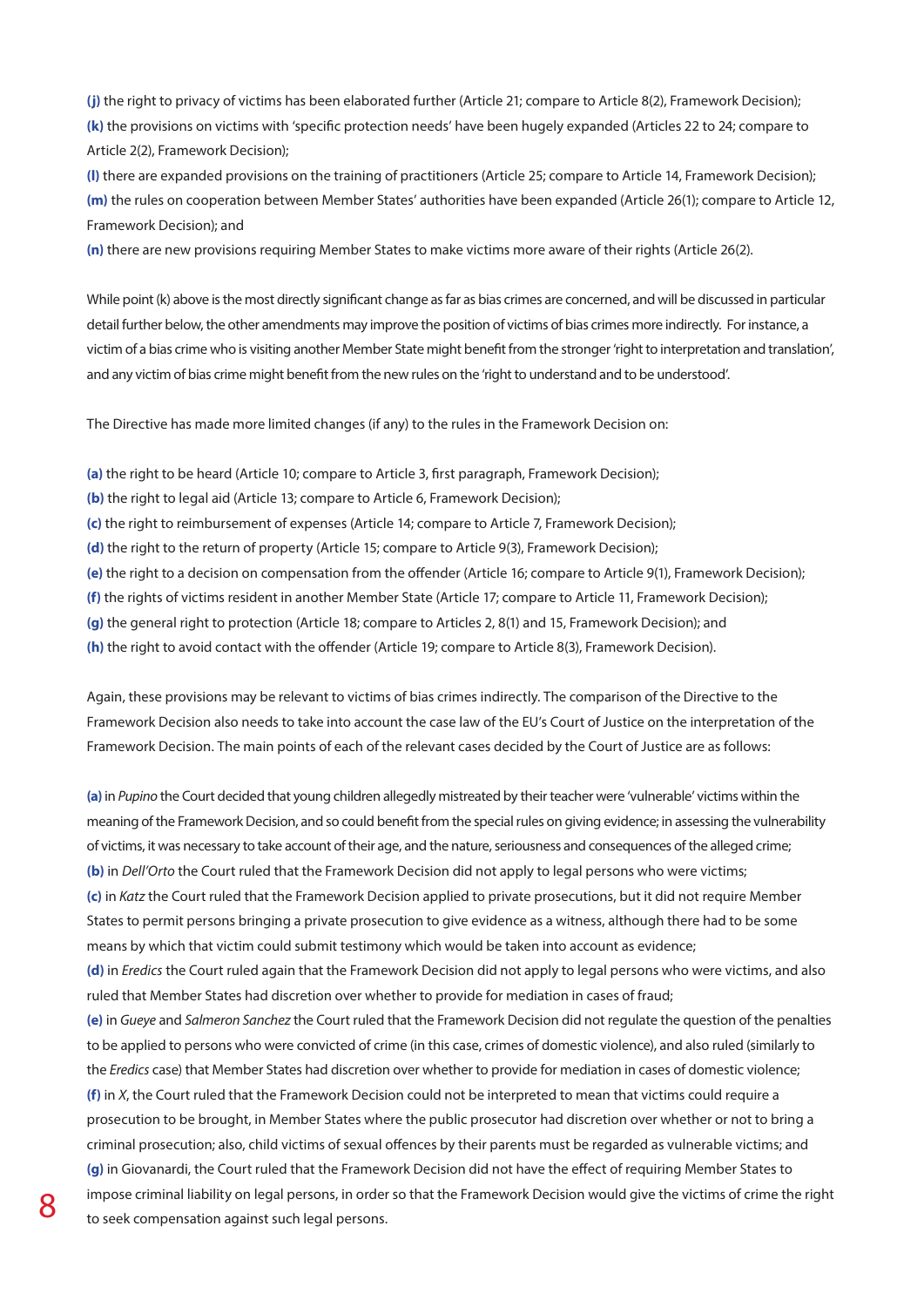The 2012 Directive does not overturn any of these rulings as such. Rather, it confirms that all child victims of crime have specific protection needs (Articles 22(4) and 24; a 'child' is defined in Article 2(1)(c) as any person younger than 18 years old), and sets out a different test for assessing whether adult victims have such needs: 'particular vulnerability to secondary and repeat victimisation, to intimidation and to retaliation' (Article 22; see also Recital 38 in the preamble, referred to above, which states expressly that (inter alia) victims of gender-based violence must be considered to be particularly vulnerable). Also, the question of when mediation might be required in criminal cases is now irrelevant, since the Directive, unlike the Framework Decision, does not require in principle that such mediation must be available, but rather sets out safeguards which apply if a Member State applies a system of restorative justice (as defined in Article 2(1)(d); see Article 12).

Finally, while the Directive does not require Member States to establish a system requiring prosecutors to bring proceedings following the victim's complaint, it does require Member States to provide for reviews of any decision not to prosecute (Article 11). This provision might be useful (inter alia) where a victim believes that a decision not to prosecute is based on bias on the part of the prosecution, for instance due to the sexual orientation or gender identity of the victim. According to the Directive, the 'procedural rules' for such reviews are determined by national law (Article 11(1)), but this rule does not give Member States any discretion as regards their substantive obligations to provide for such reviews, or to limit the grounds which might be pleaded in such challenges. In particular, it should always be possible to argue that a decision not to prosecute was discriminatory, in light of the obligation to deal with victims and respond to victims' complaints in a non-discriminatory manner (Article 1(1), and recitals 61 and 63 in the preamble) and the general respect for the principle of non-discrimination in EU law (recital 66 in the preamble). Recital 44 in the preamble clarifies that a 'decision ending criminal proceedings', which presumably includes a decision not to prosecute, 'should include situations where a prosecutor decides to withdraw charges or discontinue proceedings'.

However, it should be noted that the Directive provides for some special rules in this respect. Where (under national law) the role of the victim is established only after a decision not to prosecute has been taken, Member States 'shall ensure that at least the victims of serious crime' have such a right of review (Article 11(2)). While 'serious crime' is not defined, recital 8 in the preamble states that terrorism is a 'serious' violation of EU principles, and recital 18 in the preamble states that violence in close relationships is a 'serious' social problem. Therefore, it should also be arguable that bias crimes and hate crimes are 'serious' for the purposes of a right to review, inter alia in light of the obligation to give particular attention to victims who have suffered from such crimes when determining special protection needs (Article 22(3)). Recital 43 in the preamble also specifies that the right of review applies to 'decisions taken by prosecutors and investigative judges or law enforcement authorities such as police officers, but not to the decisions taken by courts', and that it 'does not concern special procedures, such as proceedings against members of parliament or government, in relation to the exercise of their official position'.

Victims must be notified of their right to receive information about their right to review a decision not to prosecute, 'without unnecessary delay'. They must receive this information if they request it (Article 11(3)). Normally the review must be carried out by a body independent of the body which decided not to prosecute (recital 43 in the preamble), but where the decision not to prosecute was taken by the highest prosecution authority and no review of that decision is possible under national law, the decision must be reviewed by the same authority (Article 11(4)). But the right to review does not apply if national law excludes it in cases where a prosecutor decides not to prosecute following an out-of-court settlement (Article 11(5); according to recital 45 in the preamble, this applies only where the settlement 'imposes a warning or an obligation').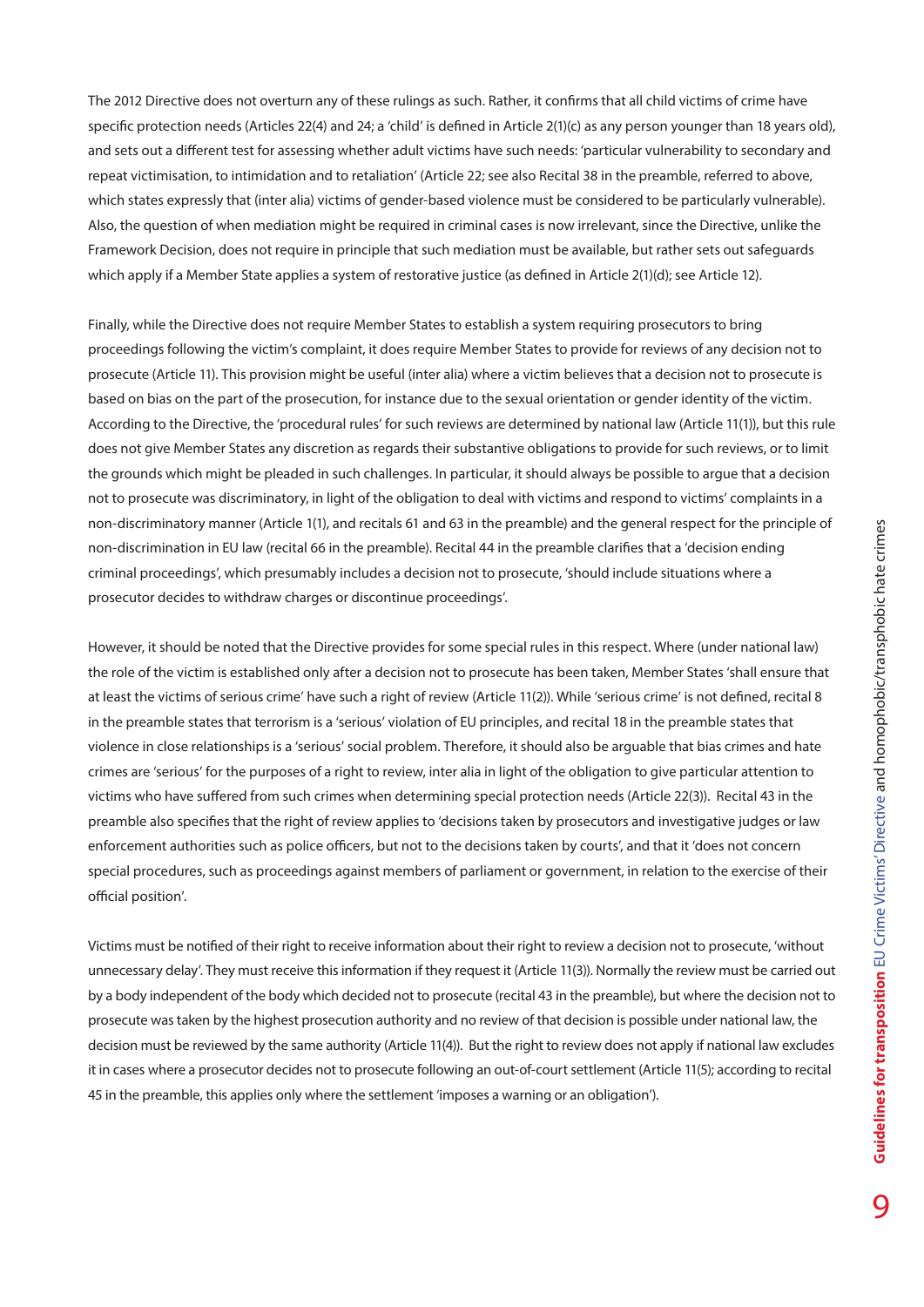## 3 Summary of the key<br>3 definitions used in<br>the Directive definitions used in the Directive

 As noted already, there are four express definitions in the Directive. The concept of a 'victim' includes anyone who has 'suffered harm…which was directly caused by a criminal offence'; such 'harm' includes 'physical, mental or emotional harm or economic loss', but this list of types of 'harm' is clearly non-exhaustive, as indicated by the word 'including' (Article 2(1)(a) (i)). Family members need only be covered by the concept of 'victim' when a person has died as a direct result of a criminal offence and family members of that person 'have suffered harm as a result of that death' (Article 2(1)(a)(ii)). Presumably 'harm' has the same broad meaning as it does in Article 2(1)(a)(i), and the existence of such harm can be presumed in the event of a family member's death – unless perhaps in highly exceptional cases where the family members are very deeply estranged, or were responsible for the death. The Directive therefore rules out the classic scenario where (for instance) a child kills his or her parents, and then expects sympathy as an orphan. Within the context of bias crimes, this might be relevant (for example) where a person discovers his or her family member's sexual orientation, and kills that person as a consequence.

The definition of 'family member' (in Article 2(1)(b)) first of all means a 'spouse'. This term is not further defined, but would obviously apply to anyone who was married under the law of a State (including a non-Member State, or a Member State other than that in which the crime was committed), whether the couple concerned were of opposite sexes or the same sex – although this would not entail an obligation to recognise a same-sex marriage celebrated in another State for any other purpose. This definition also includes 'the person who is living with the victim in a committed intimate relationship, in a joint household and on a stable continuous basis'; the relationships concerned could obviously be either between persons of the same sex or of opposite sexes. This interpretation is confirmed by analogy in a recent judgment of the Court of Justice in relation to discrimination on the basis of sexual orientation in employment, when the Court ruled that it was discriminatory to treaty a person in a same-sex civil partnership differently from a person married to an opposite-sex spouse (Case C-267/12 *Hay*, judgment of 12 December 2013). Finally, the definition of 'family members' includes 'the relatives in direct line, the siblings and the dependants of the victim'. There is no requirement that a 'dependant' must be a blood relative or a relative by marriage, and so the concept could include (for instance) the children of a deceased partner, even in the absence of a marriage or civil partnership between the persons concerned (whether this absence is because the law does not provide for these possibilities, or due to the choice of the persons concerned not to avail of them), whether the partners are persons of the same sex or of opposite sexes.

While Member States can limit the number of family members who claim rights under the Directive, 'taking into account the individual circumstances of each case', or set priority as between family members (Article 2(2)), it would be incompatible with the principle of non-discrimination to exclude same-sex partners (regardless of the legal status of their relationship) entirely from the concept, purely on the grounds of their sexual orientation. This interpretation takes account of the recent case law of the European Court of Human Rights relating to family life and same-sex couples (see *Schalk v Austria* and *Kozak v Poland*). This case law will become even more relevant to the EU once the Union's planned accession to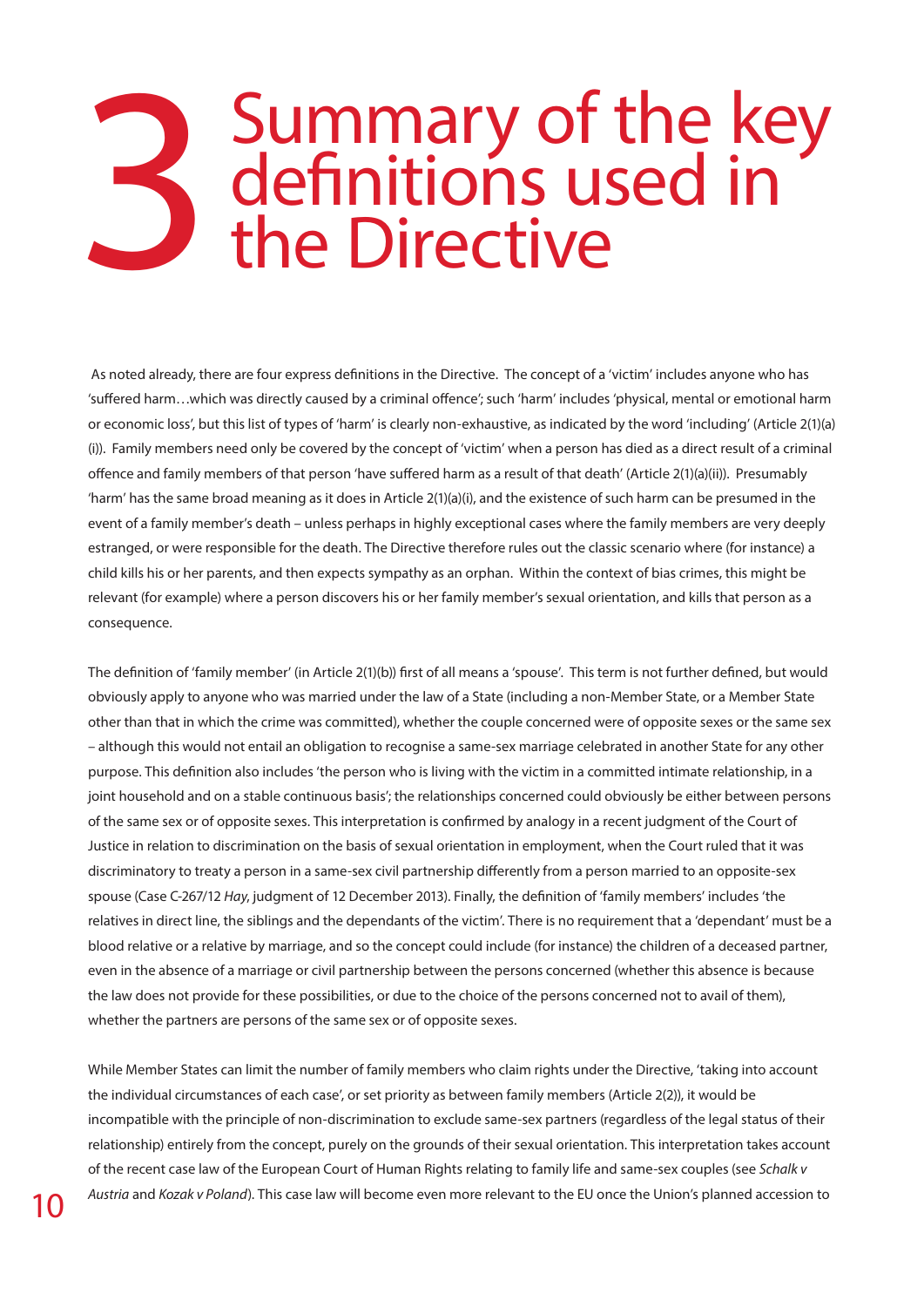the ECHR is completed, and in any event Member States are bound by it when transposing the EU legislation into national law.

Another key term is 'gender-based violence', which is defined (oddly) not in Article 2 of the Directive, but in its preamble (recital 17). According to this definition, 'gender-based violence' is violence which is 'directed against a person because of that person's gender, gender identity or gender expression or that affects persons of a particular gender disproportionately'; this form of violence 'may result in physical, sexual, emotional or psychological harm, or economic loss' for the victim; it is 'a form of discrimination' and 'includes violence in close relationships, sexual violence (including rape, sexual assault and harassment)…'.

The concepts of 'gender identity' and 'gender expression' are discussed further below. It should be noted that while this form of violence 'includes violence in close relationships', this is not the only form of violence which is covered by the concept, as indicated by the non-exhaustive word 'includes'. The possible forms of harm or economic loss referred to in this recital are not as such part of the definition of the concept of 'gender-based violence', as indicated by the words 'may result'; presumably the drafters of the Directive simply wanted to explain why this form of violence merited particular attention. It should be noted that the preamble expressly states that such violence is 'a form of discrimination'; indeed, the definition in effect encompasses both forms of discrimination: direct discrimination (violence directed against a person because of gender identity or gender expression (inter alia)) and indirect discrimination (affecting persons of a different gender disproportionately, although there is no express reference here to gender identity or gender expression).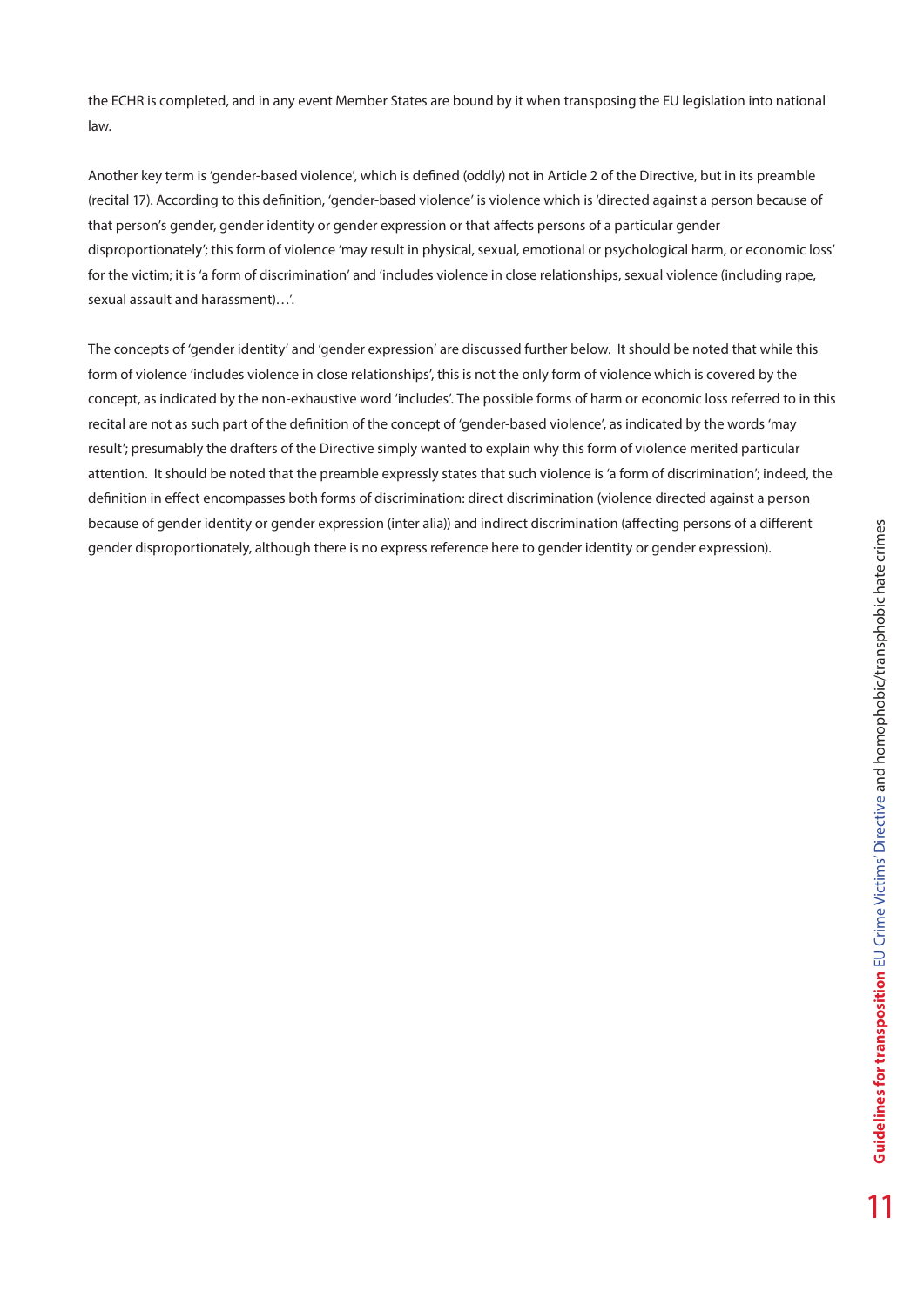## Incident reporting,<br>support services and<br>awareness-raising support services and awareness-raising

#### 4.1 Incident reporting

The Directive obliges Member States to give victims written acknowledgement of their formal complaint to a competent authority of a Member State. In practice, this will normally mean that after a victim reports a crime to the police, they will have to acknowledge that report formally. This acknowledgement must state 'the basic elements of the criminal offence concerned' (Article 5(1)). According to recital 24 in the preamble, these 'basic elements' include issues 'such as the type of crime, the time and place, and any damage or harm caused by the crime'. Logically, this would entail acknowledgement of hate crime, as a particular type of crime. Also, according to the same recital, the acknowledgement 'should include a file number and the time and place for reporting of the crime in order to serve as evidence that the crime has been reported'. Victims must, if necessary, be given 'linguistic assistance' to make this complaint, or 'be enabled to make the complaint in a language they understand' (Article 5(2)). In that case, the victims must receive translation, free of charge, of the acknowledgment of their complaint in a language they understand (Article 5(3)).

There are also implicit obligations for Member States as regards the reporting of crimes in general. Article 28 requires Member States to provide to the Commission, by November 2017 and every three years afterward, 'available data showing how victims have accessed their rights set out in this Directive'. Recital 64 in the preamble states further that Member States 'should communicate to the Commission relevant statistical data related to the application of national procedures on victims of crime, including *at least the number and type of the reported crimes* and, as far as such data are known and are available, the number and age and gender of the victims' (emphasis added). In light of (inter alia) the rules in the Directive on special protection needs, this must necessarily include information on hate or bias crimes, including homophobic and transphobic incidents. This would entail compiling disaggregated data (while ensuring victims' anonymity) on the number of recorded bias crimes, including those based on gender identity and gender expression.

It is possible, as noted already, to have higher standards in national law. In this case, this could entail, for Member States which do not provide for bias or hate crime as a category of crime (or at least do not categorise crimes committed on the basis of sexual orientation, gender identity or gender expression as hate or bias crimes), compiling disaggregated data on the number of recorded crimes with a discriminatory motive.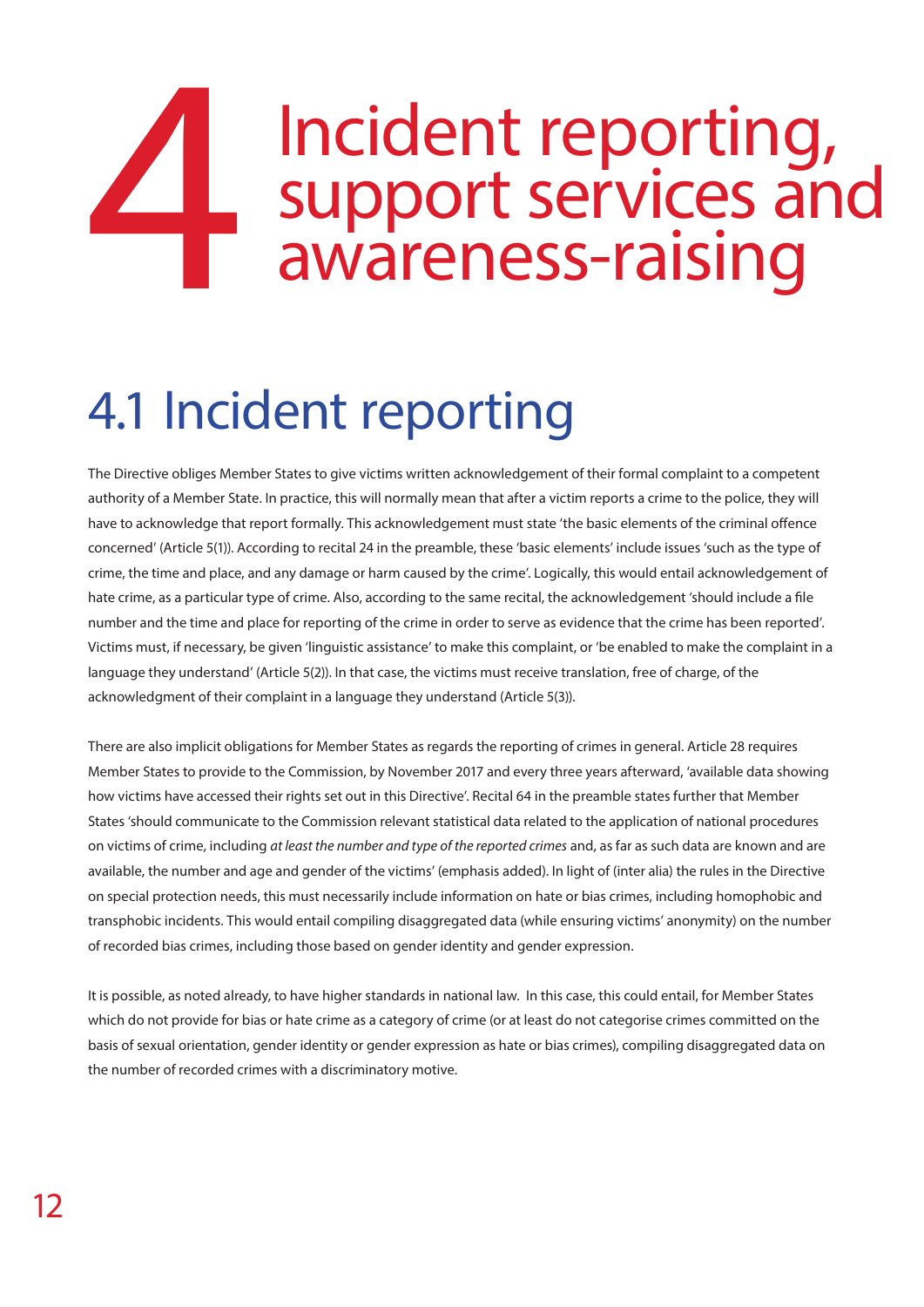### 4.2 Access to support services

Article 8(1) specifies that victims must have access to confidential victim support services, in accordance with their needs. The services must be offered free of charge, in the interests of victims, and before, during and for an appropriate time after criminal proceedings. Recital 37 in the preamble further specifies that support 'should be available from the moment the competent authorities are aware of the victim', and that support 'should be provided through a variety of means, without excessive formalities and through a sufficient geographical distribution across the Member State to allow all victims the opportunity to access such services'. Furthermore, Article 8(1) states that family members (see the discussion of the definition of this term above) must also have access to such services based on the degree of harm they suffered due to the criminal offence against the victim.

According to Article 8(2), Member States must facilitate referral of victims to such services, from the competent authority which received the complaint and from 'other relevant entities'. However, access to these services cannot be dependent upon the victim making a formal complaint to those authorities (Article 8(5)).

Next, Article 8(3) requires that Member States must establish free confidential specialist support services, either as part of or in addition to general victim support services, or to enable victim support bodies to call upon specialist support bodies. According to recital 38 in the preamble, specialist support services should be available to (inter alia) victims of genderbased violence.

The general and specialist support services may be either professional or voluntary, and may be public or nongovernmental organisations (Article 8(4)). But Member States do not have any discretion as regards their very existence; there is a clear obligation to ensure that such services exist.

As to the content of victim support services, Article 9(1) states that they must, 'as a minimum' provide:

**(a)** 'information, advice and support' on victims' rights, 'including on accessing national compensation schemes for criminal injuries', and on the victims' 'role in criminal proceedings, including preparation for attendance at the trial'; it should be noted that a separate EU measure requires Member States to establish compensation schemes for victims of serious violent crime, and details the coordination of such schemes in cross-border situations (Directive 2004/80, OJ 2004 L 261/15); for the reasons set out above, it must be concluded that any violent crime committed with a bias motive is 'serious' for the purpose of that Directive also;

- **(b)** 'information about or direct referral to any relevant specialist support services in place';
- **(c)** 'emotional and, where available, psychological support';
- **(d)** 'advice relating to financial and practical issues arising from the crime'; and

**(e)** 'advice relating to the risk and prevention of secondary and repeat victimisation, of intimidation and of retaliation', unless this advice is 'otherwise provided by other public or private services'.

Member States must encourage these support services to 'pay particular attention' to the specific needs of those victims who have 'suffered considerable harm due to the severity of the crime' (Article 9(2)). As for specialist services, unless this is provided by other public or private bodies, they must at least provide shelters for victims who need a safe place to stay, and targeted support for victims with specific needs, including victims of gender-based violence as defined in the preamble (Article 9(3)), including trauma support and counselling. Recital 38 in the preamble refers more specifically, as regards specialist support for victims of gender-based violence, to 'immediate medical support, referral to medical and

13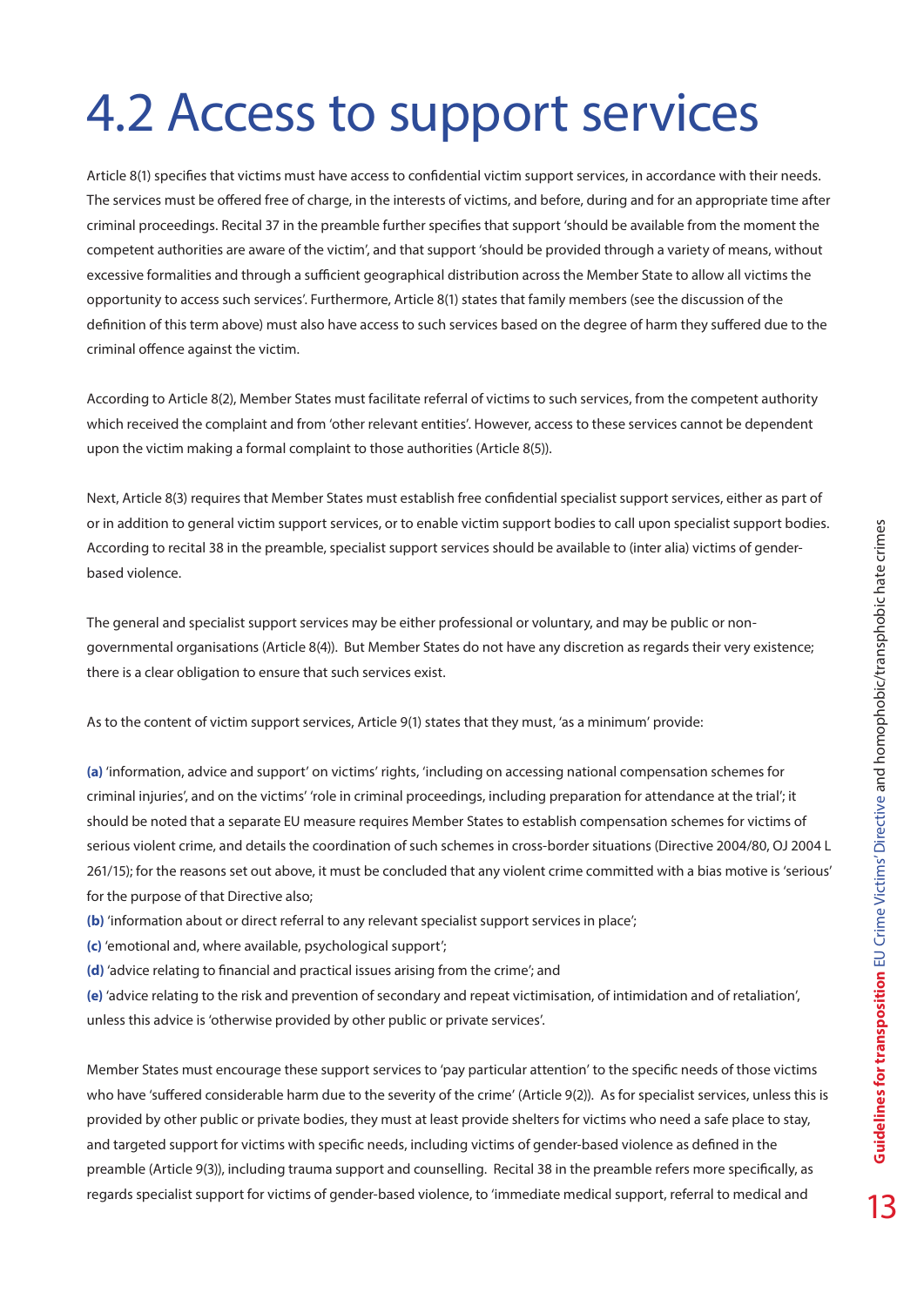forensic examination for evidence in cases of rape or sexual assault, short and long-term psychological counselling, trauma care, legal advice, [and] advocacy'.

#### **It should again be recalled that Member States can set** higher standards in their national law on these issues.

It is self-evident that the requirement to offer all of these services free of charge entails a requirement of public funding, at least to the extent that charitable donations do not fully fund and/or volunteer support cannot fully supply any or all of the services which must be available. While Article 8(4) provides that the support services can form part of a public organisation (presumably in whole or in part), Member States' underlying obligation to ensure the availability of such services necessarily means that if some or all of the minimum requirements for victim support services set out in the Directive are not provided for by public organisations, Member States must support non-governmental organisations which are able to provide such services.

#### 4.3 Awareness-raising

According to Article 26(2), Member States 'shall take appropriate action, including through the Internet', to raise awareness of the rights set out in the Directive. These measures must also aim to reduce 'the risk of victimisation' and minimise 'the negative impact of crime and the risks of secondary and repeat victimisation, of intimidation and of retaliation'. They must 'in particular' target groups at risk, such as victims of gender-based violence.

The measures 'may include', in cooperation with 'relevant civil society organisations and other stakeholders' where appropriate, 'information and awareness-raising campaigns and research and education programmes'. While these specific forms of campaigns and programmes are not obligatory as such (as indicated by the word 'may', which also indicates that the two measures referred to are not the only measures which could be applied), there is an underlying obligation to take *some* appropriate awareness-raising actions (as indicated by the word 'shall').

This provision is explained further by recital 62 in the preamble to the Directive, which specifies that 'Member States should encourage and work closely with civil society organisations', including NGOs working with crime victims, 'in particular in policy-making initiatives' as well as research and awareness-raising and 'monitoring and evaluating the impact of measures to support and protect victims of crime'.

In order to comply with their obligations, Member States have to make victims aware of the rights in the Directive. Logically, this includes all measures referred to as 'rights', which encompasses most of the specific provisions of the Directive. Member States cannot 'skip' the awareness-raising as regards rights which might be particularly expensive to provide, or inconvenient for law enforcement authorities if exercised (cf the right to challenge the decision not to prosecute). Arguably a 'letter of rights' (as expressly provided for criminal suspects, in separate EU legislation), handed to the victim upon making a crime report and/or contact with other relevant authorities or NGOs, would be a good way of raising awareness of crime victims' rights.

The messages must also target groups at risk, with victims of gender-based violence referred to specifically. Logically, such groups must be made aware in particular of the specific rights available for persons with 'specific protection needs'. It will often be the case that targeting specific groups will only be possible or fully effective in collaboration with specialist NGOs.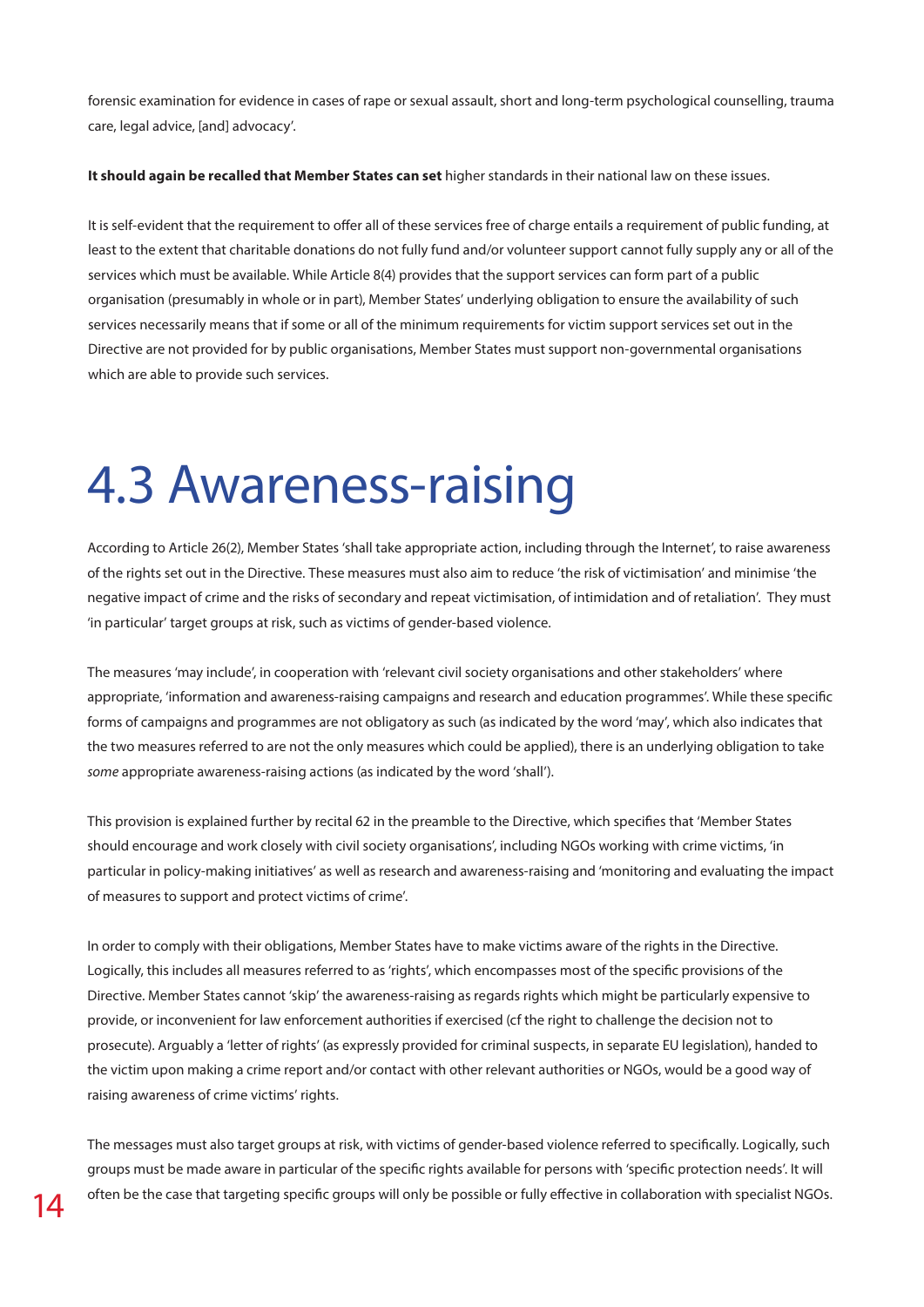Although the wording of the Directive points towards raising the awareness of *victims* about their rights, it could be argued that the other objectives such as reducing the impact of crime could be accomplished by discouraging potential *offenders*  from committing the offences in question in the first place. Equally, informing victims about their rights necessarily entails informing them about the relevant criminal law, if there is any possibility that they might be unaware that the actions which they suffered from are a crime. This would mean that the awareness messages have to be tailored to take account of specific national criminal laws, including (where relevant) laws on hate crimes, such as the possibility for a bias motive to be reported and considered as an aggravating circumstance.

In any event, an awareness-raising campaign aimed at would-be offenders would constitute a higher standard in national law, which Member States are permitted to apply. Such an awareness campaign would to some extent logically have to focus on specific forms of crime, as a campaign solely discouraging people from committing *any* forms of crime would likely have too diffuse an impact. It could focus on the existence of the criminal law obligation, and the consequences of the offence for both the offender and the victim. On the other hand, a broader campaign making would-be offenders aware of specific victims' rights such as the right to compensation from the offender might possibly have a deterrent effect as regards crime in general.

As regards the other aspects of this provision, Article 26(2) refers specifically to research and education, while the preamble refers to policy-making initiatives and monitoring and evaluating the impact of measures to support crime victims. Such types of measures would include examining the effectiveness of measures which implement the Directive and recommending whether they should be retained or strengthened, as well as assessing whether the Directive has been implemented correctly. A possible higher standard in national law would be supporting civil society to challenge government action for non-implementation or incorrect implementation of the Directive, and/or to support individual victims who wish to make such challenges.

15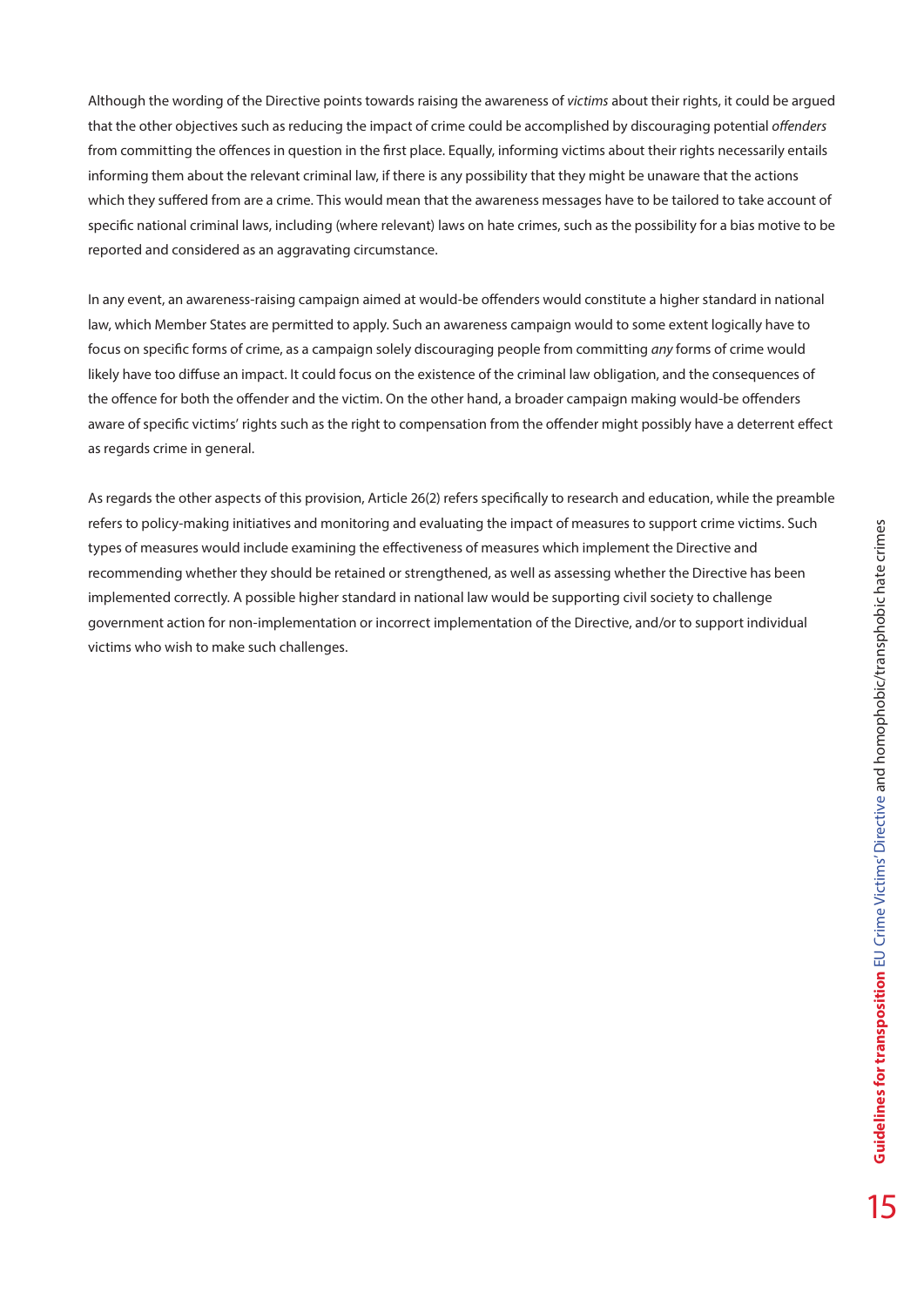## 5 Specific protection<br>
measures for victim needs and protection measures for victims

There are two provisions in the Directive devoted to crime victims with specific protection needs (Articles 22 and 23), and also a special provision devoted to children (Article 24), which will not be further discussed here, although it could be relevant, for example, to teenage victims of homophobic attacks. Articles 22 and 23 address in turn the identification of the crime victims with specific protection needs, and the right to protection of such victims once they have been identified.

As regards the assessment, first of all, according to Article 22(1), it must be 'timely' and 'individual', but 'in accordance with national procedures'. However, the reference to national procedure does not mean that Member States have an option of not providing for such a procedure at all – only that they have a degree of discretion over the details of providing for it. Recital 55 in the preamble clarifies further that this assessment 'should be carried out at the earliest possible opportunity' and states that it 'should be carried out for all victims'. It is therefore not possible for Member States to carry out such assessments for certain groups of victims only, or to make those assessments available only upon the request of the victims, or otherwise to deny an individual assessment to any crime victim for any reason whatsoever. While Article 22(6) refers to (in effect) the possible waiver of a right to benefit from special measures, there is no reference in the Directive to any possible waiver of the individual assessment for possible specific protection needs.

The purpose of the assessment is to determine whether the person concerned would benefit from 'special measures in the course of criminal proceedings, due to their particular vulnerability to secondary and repeat victimisation, to intimidation and retaliation'. Furthermore, Member States must update individual assessments 'throughout the criminal proceedings', if the elements which the original assessment was based on 'have changed significantly' (Article 22(7)).

According to Article 22(2), the individual assessment must 'take into account' the personal characteristics of the victim, the type or nature of the crime and the circumstances of the crime. The criterion relating to the 'type or nature' of the crime would obviously be relevant to hate or bias crime, but the personal characteristics of the victims and the circumstances of the crime would obviously also be relevant to such cases. In any event, this is a non-exhaustive list, as indicated by the words 'in particular'.

This interpretation is confirmed by Article 22(3), which expressly states that 'particular attention' must be paid to (inter alia) crime victims 'who have suffered a crime committed with a bias or discriminatory motive which could, in particular, be related to their personal characteristics' and that victims of 'hate crime' must be 'duly considered'. Recital 57 in the preamble states that there must be a 'strong presumption' that such victims have specific protection needs. As noted above, recital 56 in the preamble states that individual assessments must consider the 'personal characteristics of the victim', inter alia his or her 'gender and gender identity or expression, [...] sexual orientation', as well as the characteristics of the crime, inter alia 'whether it is a hate crime, a bias crime or a crime committed with a discriminatory motive'.

As for general rules on assessment of such needs, the individual assessment 'may be adapted according to the severity of the crime and the degree of apparent harm suffered by the victim' (Article 22(5)). Victims must be 'closely involved' with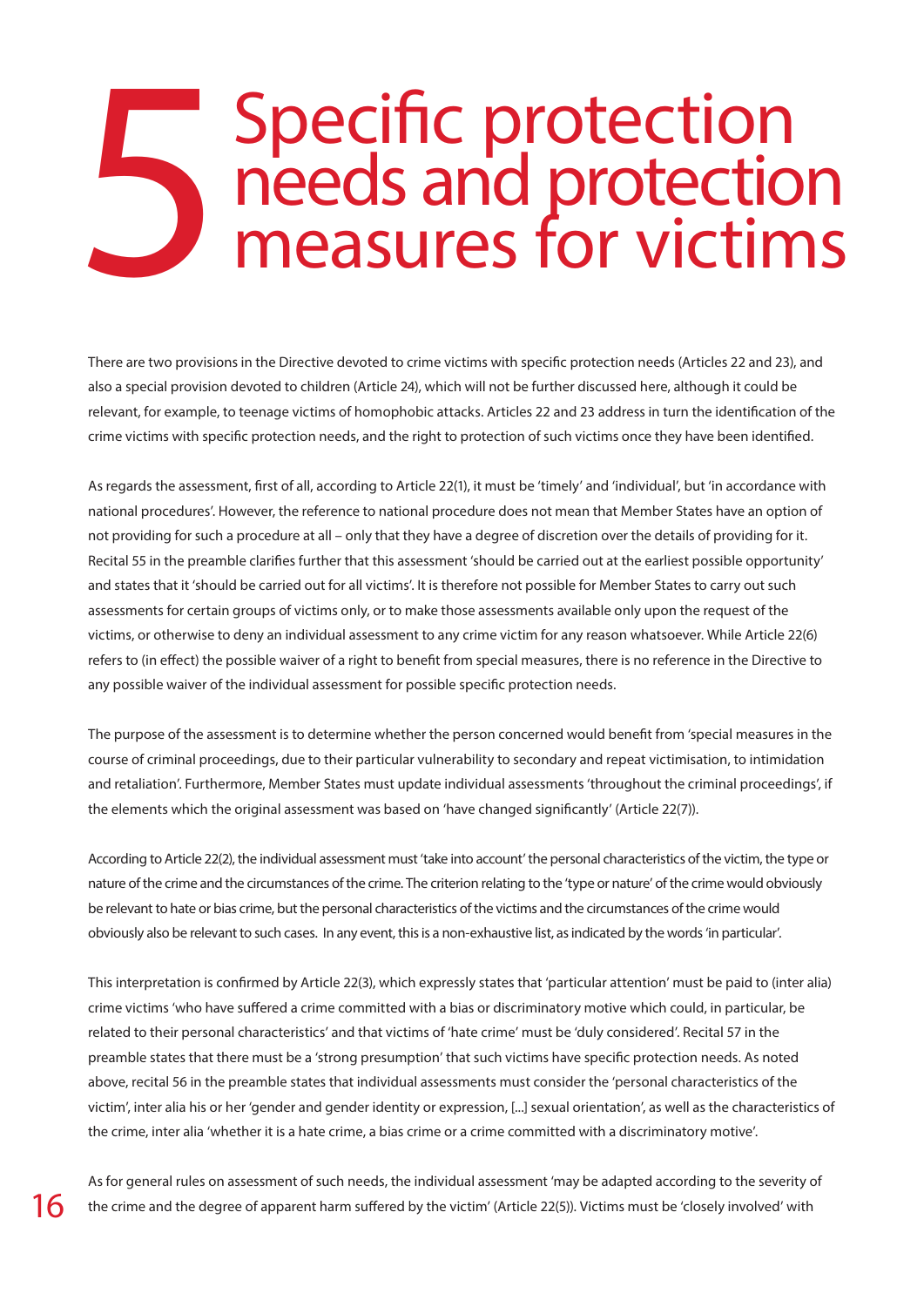17

individual assessments, and Member States must 'take into account their wishes', including where they do not wish to benefit from special measures (Article 22(6)). This provision does not require Member States to comply with victims' wishes in all cases, but it does perhaps create a rebuttable presumption that those wishes must be complied with, and a procedural obligation to explain why the Member State did not comply. As a higher standard in national law, it would be possible to require the authorities to comply with those wishes in some or all cases.

This brings us to the question of legal challenges to individual assessments. The directive makes no express reference to the possibility of such legal challenges, but the right to an effective remedy set out in Article 47 of the EU Charter of Fundamental Rights, along with the principle of effectiveness forming part of EU law, must mean that Member States are nonetheless obliged to provide for one, in particular where no such assessment was carried out, or the assessment did not comply with the minimum rules in the Directive, or the assessment reached the wrong result (either by failing to identify any specific protection needs or by not determining that the 'correct' special measures were required).

Once a crime victim is determined to have specific protection needs, what special measures can he or she benefit from? Article 23(1) states that Member States must ensure that those crime victims 'may benefit from' the measures listed in Article 23(2) and (3). The first list applies 'during criminal investigations', while the second list applies 'during court proceedings'. In particular, the first list regulates interviews with crime victims. Interviews must be 'carried out in premises designed or adapted for that purpose'; 'by or through professionals trained for that purpose'; 'conducted by the same person unless this is contrary to the good administration of justice'; and 'conducted by a person of the same sex as the victim, if the victim so wishes' in certain cases, including genderbased violence cases. The latter right does not apply if the criminal procedure would be prejudiced, or if the interview is carried out by a prosecutor or judge, although otherwise it appears that the victim's wishes must be complied with in this case.

The second list provides that, during court proceedings, crime victims with specific protection needs are entitled to measures: 'to avoid visual contact between victims and offenders'; 'to ensure that the victim may be heard in the courtroom without being present'; 'to avoid unnecessary questioning about the victim's private life not related to the criminal offence'; and 'allowing a hearing to take place without' the presence of the public.

Both these lists are subject to overriding exceptions, according to Article 23(1). First of all, the relevant measures cannot prejudice defence rights, meaning for instance that some form of cross-examination of a victim who gives evidence in a trial must be possible. Holding a hearing out of the presence of the public is also an exception (albeit a permitted one) to the normal rules on the right to a fair trial set out in Article 6(1) ECHR. Secondly, they must be applied 'in accordance with the rules of judicial discretion', which is presumably especially relevant to the provisions on trials set out in the second list. Third, the special measure 'shall not be made available if operational or practical constraints make this impossible'. It should be noted that the constraints must make the special measure impossible, not merely difficult.

Finally, the relevant special measures shall not be made available if 'there is an urgent need to interview the victim and failure to do so could harm the victim or another person or could prejudice the course of the proceedings'. This final exception should not normally be applicable simply because, for instance, there is a few days' extra delay before holding a interview, unless there is a legal deadline which must be satisfied or reason to believe that the delay in taking evidence would actually affect the legal process.

As with other provisions of the Directive, the relevant provisions of Article 23 are clarified by recitals in the preamble. According to recital 58, 'the victim's concerns and fears in relation to proceedings should be a key factor in determining whether they need any particular measure'. As for the exceptions to special measures, recital 59 indicates that, for example, it might not be possible for a crime victim always to be interviewed by the same police officer, due to the officer's leave, or to be interviewed in a specially adapted building, due to renovation.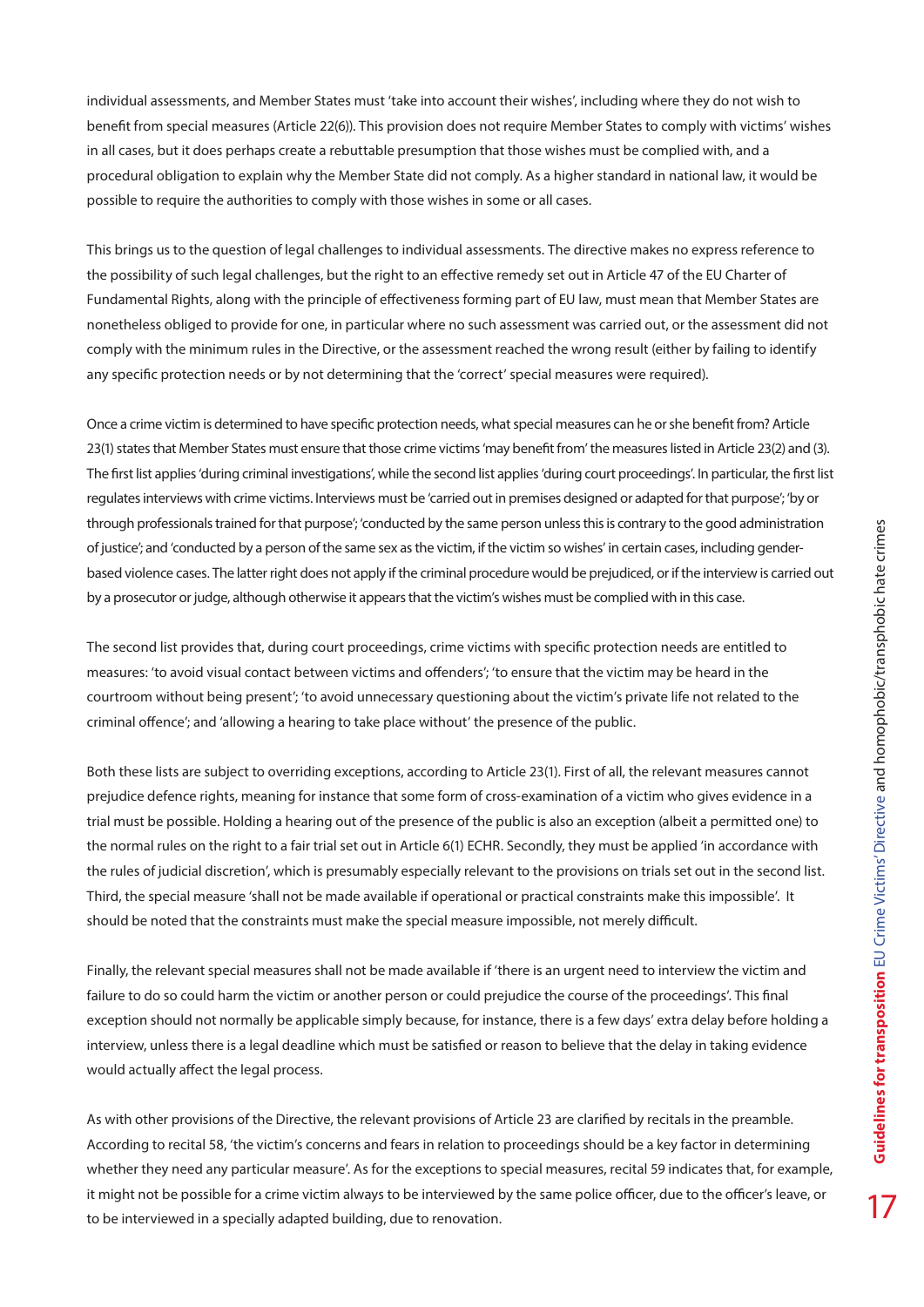## 6 Training<br>0 measure measures

Article 25 sets out the rules relating to training of practitioners. According to Article 25(1), Member States must ensure that 'officials likely to come into contact with victims' must 'receive general and specific training' in order 'to increase their awareness of the needs of victims and to enable them to deal with victims in an impartial, respectful and professional manner'. This provision refers specifically to 'police officers and court staff', but this list is not exhaustive, as indicated by the words 'such as'.

Article 25(2) deals more specifically with judges and prosecutors involved in criminal proceedings. Member States must request that 'those responsible for' their training 'make available both general and specialist training' to increase their awareness of crime victims' needs. As compared to Article 25(1), there is no reference to training the judges and prosecutors to 'deal with victims'.

A similar rule applies to the training of lawyers (Article 25(3)). It is not limited in scope to public-sector lawyers, but equally applies to lawyers in private practice.

Next, Article 25(4) requires Member States to 'encourage initiatives' to enable 'those providing victims support and restorative justice services' to receive training to 'observe professional standards', so as to provide such services 'in an impartial, respectful and professional manner'.

Finally, Article 25(5) sets out a general rule applicable to all types of 'practitioner'. Their training must enable them 'to recognise victims and to treat them in a respectful, professional and non-discriminatory manner'.

These provisions are explained further in recital 61 in the preamble, which first of all adds that training should be 'ongoing', that it should enable them to identify victims' 'needs' and to deal with victims in a 'sensitive' manner. More specifically, those who will probably be involved in the individual assessment of victims' special protection needs (see above) 'should receive specific training on how to carry out such an assessment'. Similarly, those who provide victim support or restorative justice services should be trained 'on the specific support services to which victims should be referred', or 'receive specialist training where their work focusses on victims with specific needs and specific psychological training'. Recital 62 also states that Member States should work with civil society organisations and NGOs as regards training.

Taken as a whole, these provisions require all practitioners to be trained as regards crime victims with specific protection needs, which include (as we have seen) those who have suffered from gender-based violence. This also includes, where relevant, training as regards recognition of such persons and of their specific needs. Such training must necessarily involve an understanding of the applicable substantive law regarding hate or bias crime, and of the concept of 'crime committed with a bias or discriminatory motive which could, in particular, be related to [the victim's] personal circumstances', even in the absence of specific criminal law provisions in a given Member State. As recital 62 recognises, civil society organisations and NGOs are well placed to assist in such training. Finally, recital 61 refers to the 'exchange of best practices' between Member States in this area. This could include the sharing of curriculum as regards (inter alia) training relating to the victims of hate or bias crime, or possibly even a project to draw up a model curriculum on this subject.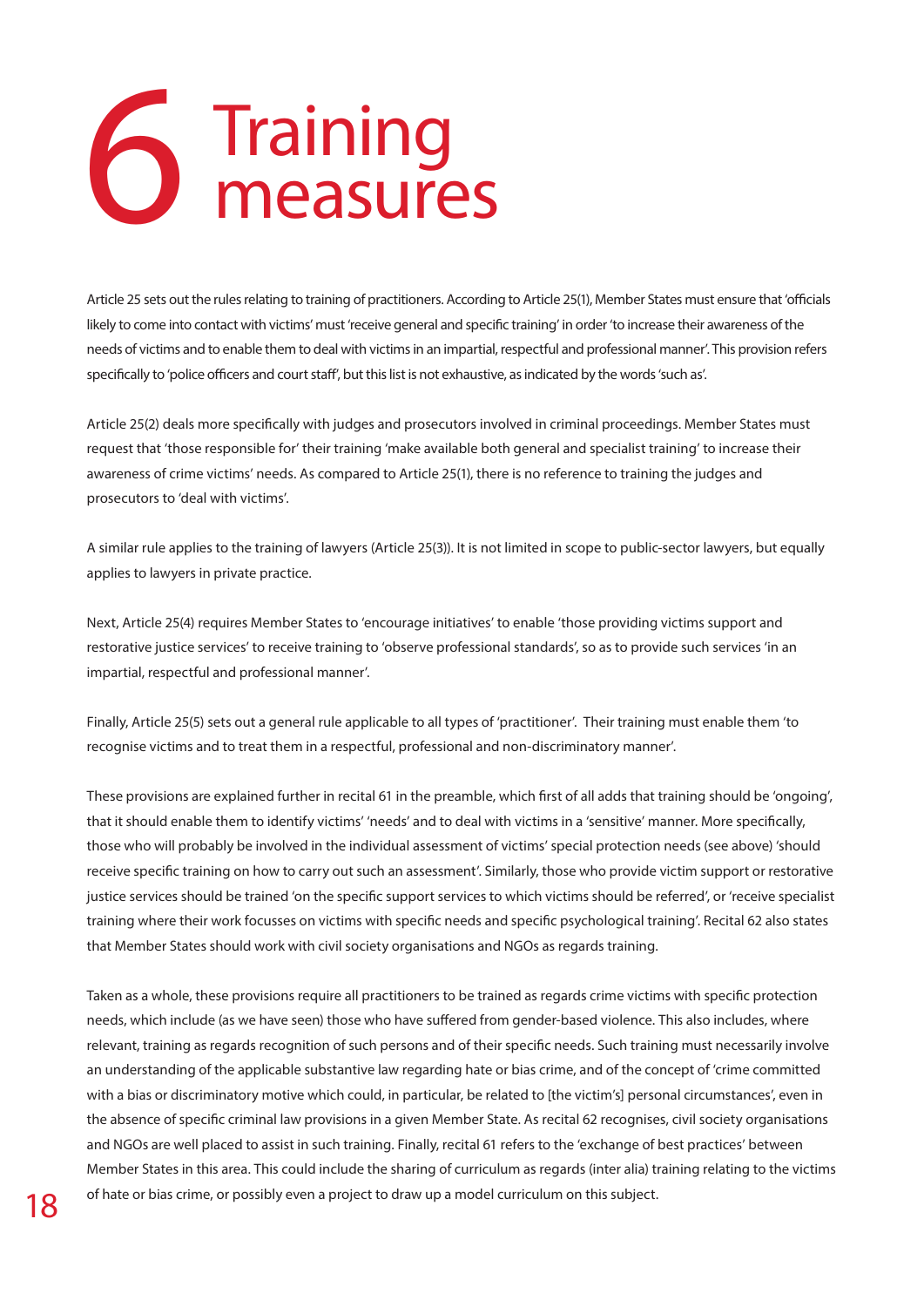# **Guidelines for transposition** EU Crime Victims' Directive and homophobic/transphobic hate crimes **19Guidelines for transposition** EU Crime Victims' Directive and homophobic/transphobic hate crimes<br>**10**

## 7 Translation tables

The Directive includes references to certain concepts relevant for applying it to hate and bias crimes. The concepts of sexual orientation, gender identity and gender expression should, according to ILGA-Europe, be understood as follows:

**a) "sexual orientation":** refers to each person's capacity for profound emotional, affectional and sexual attraction to, and intimate and sexual relations with, individuals of a different gender or the same gender or more than one gender.

**b) "gender identity":** refers to each person's deeply felt internal and individual experience of gender, which may or may not correspond with the sex assigned at birth, including the personal sense of the body (which may involve, if freely chosen, modifications of bodily appearance or function by medical, surgical or other means) and other expressions of gender, including dress, speech and mannerism (Yogyakarta Principles).

**c) "gender expression":** refers to people's manifestation of their gender identity, and the one that is perceived by others. Typically, people seek to make their gender expression or presentation match their gender identity/identities, irrespective of the sex that they were assigned at birth.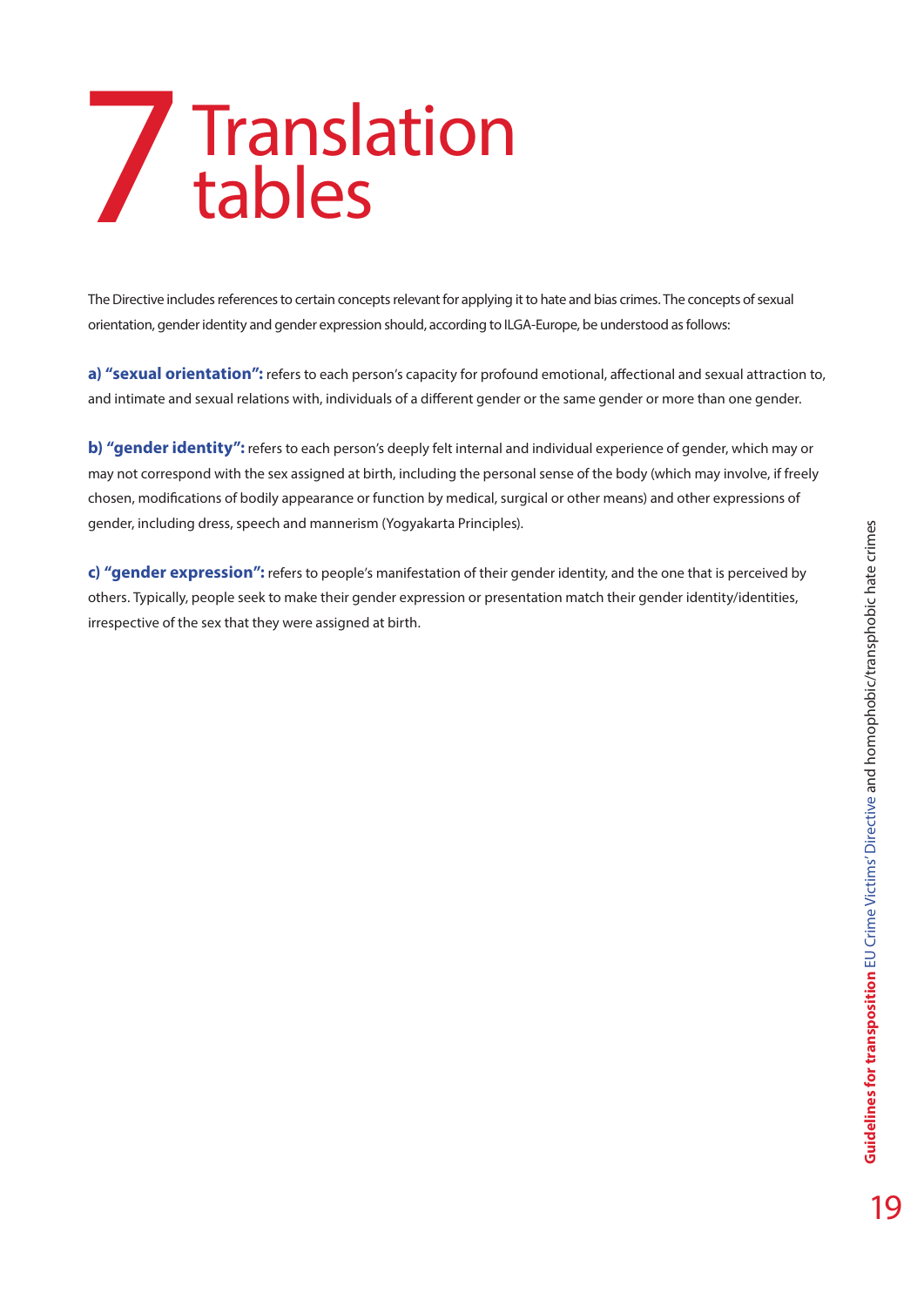| <b>English</b>    | Sexual orientation                                                                          | Gender identity                                                                                              | <b>Gender Expression</b>                                                             |
|-------------------|---------------------------------------------------------------------------------------------|--------------------------------------------------------------------------------------------------------------|--------------------------------------------------------------------------------------|
| <b>Bulgarian</b>  | Сексуална ориентация                                                                        | Полова идентичност                                                                                           | проявление на пола                                                                   |
| Croatian          | sexuálníorientace                                                                           | rodová identita, genderová identita                                                                          | vnější genderové projevy or<br>vnější projevygenderu                                 |
| <b>Czech</b>      | sexuální orientace                                                                          | rodová identita, genderová identita                                                                          | vnější genderové projevy or vnější projevy genderu                                   |
| Danish            | Seksuel orientering'                                                                        | kønsidentitet                                                                                                | kønsudtryk                                                                           |
| <b>Dutch</b>      | Seksuele gerichtheid                                                                        | Genderidentiteit                                                                                             | genderexpressie                                                                      |
| <b>Estonian</b>   | Seksuaalne orientatsioon                                                                    | Sooline identiteet                                                                                           | sooväljendus                                                                         |
| <b>Finnish</b>    | Seksuaalinen suuntautuminen                                                                 | Sukupuoli-identiteetti (often used together<br>with "sukupuolen ilmaisu" which means<br>"gender expression") | sukupuolen ilmaisu (noun) ilmaista<br>sukupuoltaan (verb; "to express one's gender") |
| French            | Orientation sexuelle                                                                        | Identité de genre                                                                                            | Expression du genre                                                                  |
| <b>German</b>     | sexuelle Orientierung                                                                       | Geschlechtsidentität                                                                                         | Geschlechtsausdruck                                                                  |
| Greek             | σεξουαλικός προσανατολισμός (EU<br>and national legislation: γενετήσιος<br>προσανατολισμός) | ταυτότητα κοινωνικούφύλου or<br>ταυτότητα φύλου                                                              | έκφραση φύλου οr έκφρασισ φύλου                                                      |
| <b>Hungarian</b>  | szexuális irányultság                                                                       | nemi identitás                                                                                               | nemi önkifejezés                                                                     |
| Italian           | Orientamento sessuale                                                                       | Identità di genere                                                                                           | espressione di genere                                                                |
| <b>Latvian</b>    | seksuālā orientācija                                                                        | dzimumidentitāte                                                                                             | dzimuma izpausme                                                                     |
| Lithuanian        | Seksualinė orientacija                                                                      | Lyties tapatybė                                                                                              | lyties raiška                                                                        |
| <b>Maltese</b>    | orjentazzjoni sesswali                                                                      | identità tal-generu                                                                                          | Espressjoni tal-Generu                                                               |
| Polish            | Orientacja seksualna                                                                        | Tożsamość płciowa                                                                                            | ekspresja pciowa                                                                     |
| <b>Portuguese</b> | Orientação sexual                                                                           | Identidade de gênero                                                                                         | Expressão de género                                                                  |
| Romanian          | Orientare sexuală                                                                           | Identitate de gen                                                                                            | expresia identitatii de gen                                                          |
| <b>Slovakian</b>  | sexuálna orientácia                                                                         | rodová identita                                                                                              | rodový prejav                                                                        |
| Slovenian         | Spolna usmerjenost                                                                          | Spolna identiteta/spolni izraz                                                                               | spolni izraz                                                                         |
| <b>Spanish</b>    | Orientación sexual                                                                          | Identidad de género                                                                                          | expresión de género                                                                  |
| Swedish           | Sexuell läggning                                                                            | Könsidentitet                                                                                                | könsuttryck                                                                          |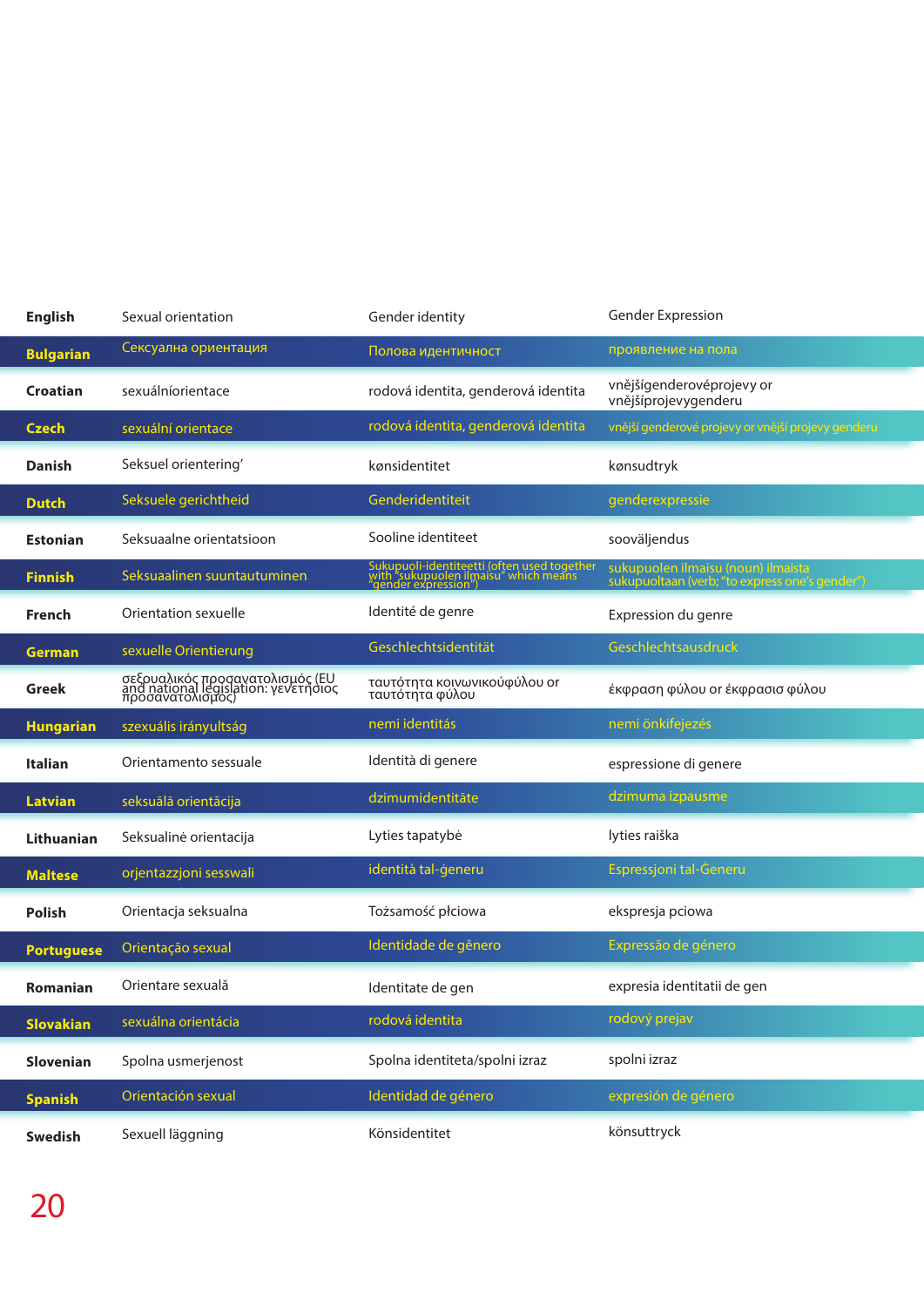# 8 Conclusions

The 2012 Directive on crime victims has the potential to make a significant contribution to the protection of crime victims in general, and to the protection of victims of hate and bias crime in particular. However, this depends upon its full and timely application by Member States. The following checklist summarises the relevant obligations of Member States, as more fully explained above in this report.

#### **Checklist: Member States' obligations**

The crime victims' Directive increases the rights conferred by prior EU legislation, in particular as regards specific protection needs; it does not reduce those rights

**The Directive must be applied in a non-discriminatory manner, which includes a requirement to treat people in a different situation differently**

The Directive requires special treatment for persons subjected to 'gender-based violence', and specifies that account must be taken both of the nature of the crime and the characteristics of the victim, when it comes to bias crime

**The Directive is intended to give effect to the human rights of victims as set out in international treaties and 'soft law' measures such as the Council of Europe's Committee of Ministers Recommendations Rec(2006)8 to member states on assistance to crime victims and Rec(2010)5 to member states on measures to combat discrimination on grounds of sexual orientation or gender identity, and OSCE Ministerial Council Decision 9/09 of December 2009**

The concept of a 'family member' in the Directive includes a 'spouse', which includes anyone who was married under the law of any State, whether the couple concerned are of opposite sexes or the same sex, as well as 'the person who is living with the victim in a committed intimate relationship, in a joint household and on a stable continuous basis', which should also encompass a same-sex relationship; Member States cannot limit the number of family members covered by the Directive purely on grounds of sexual orientation

**A key element of the Directive is its specific application to 'gender-based violence', namely (inter alia) violence which is 'directed against a person because of that person's gender, gender identity or gender expression'**

The Directive requires police officers to acknowledge formally any crime reported to them; this must include the type of crime in question, including hate or bias crimes